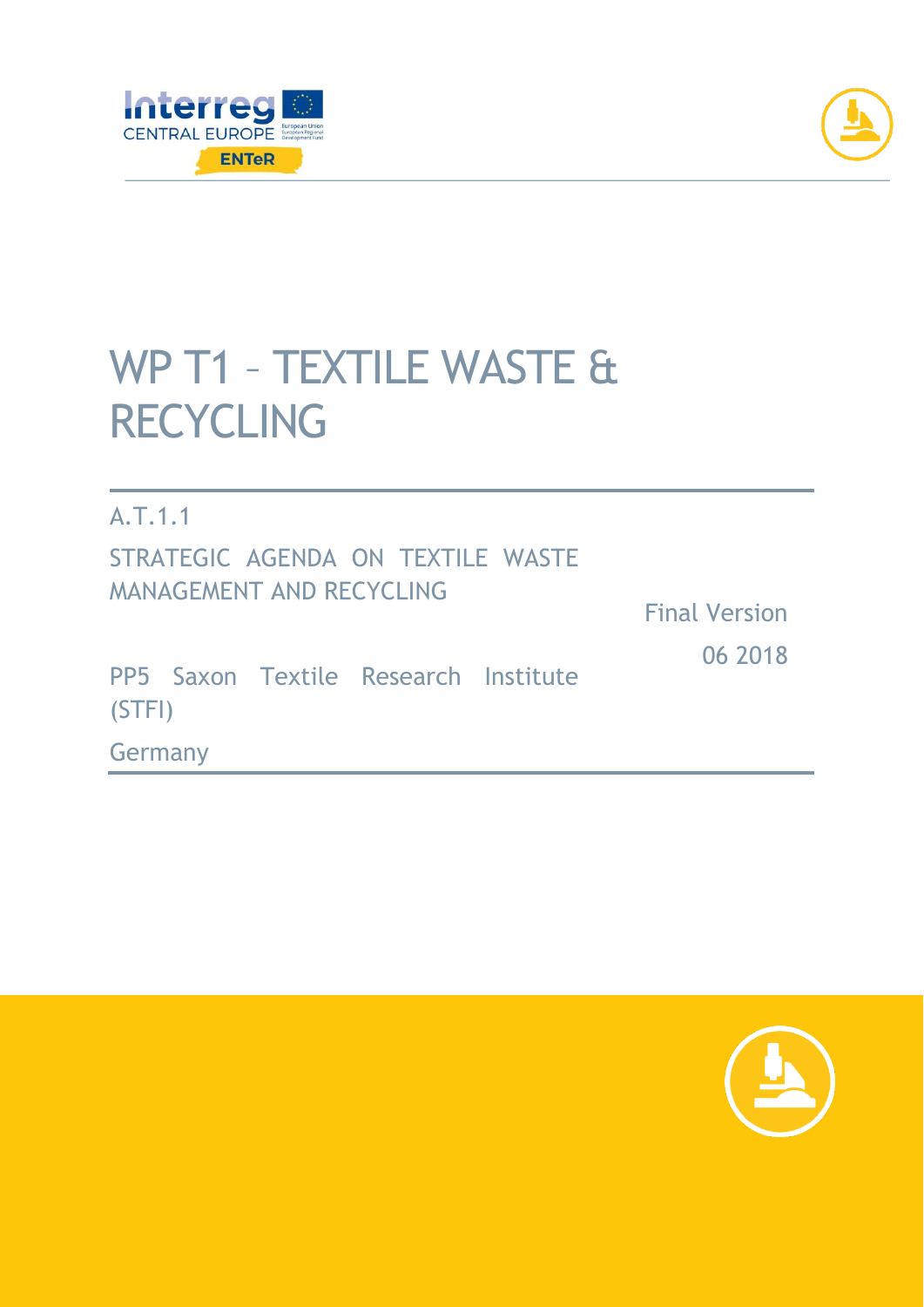



# **CONTENT**

| 1. |  |  |  |
|----|--|--|--|
| 2. |  |  |  |
| 3. |  |  |  |
| 4. |  |  |  |
|    |  |  |  |
|    |  |  |  |
|    |  |  |  |
| 5. |  |  |  |
|    |  |  |  |
|    |  |  |  |
|    |  |  |  |
|    |  |  |  |
|    |  |  |  |
|    |  |  |  |
|    |  |  |  |
|    |  |  |  |
|    |  |  |  |
|    |  |  |  |
|    |  |  |  |
|    |  |  |  |
|    |  |  |  |
|    |  |  |  |
|    |  |  |  |
|    |  |  |  |
|    |  |  |  |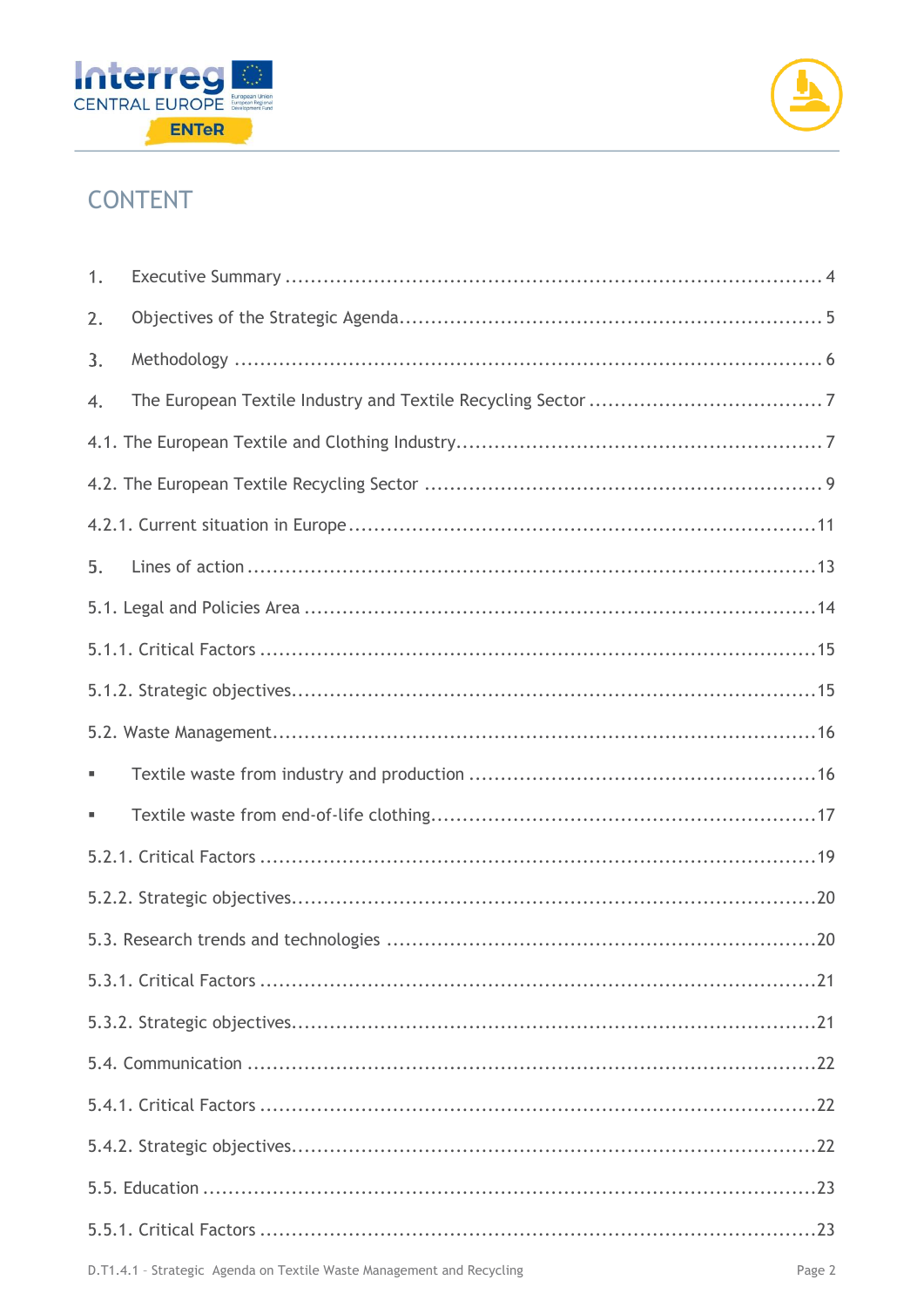



| 7.  |                                                                                    |  |  |
|-----|------------------------------------------------------------------------------------|--|--|
|     |                                                                                    |  |  |
|     |                                                                                    |  |  |
| i.  |                                                                                    |  |  |
| ii. |                                                                                    |  |  |
|     | iii. EURATEX - Strategic Innovation and Research Agenda and Circular economy and   |  |  |
|     | iv. List of European projects in relation to textile waste and waste management 27 |  |  |

This document has been issued within the project ENTeR (CE 1136) thanks to the funding received from the European Union under the Interreg Central Europe Programme (2nd call 2016).

This document reflects only the authors' view and neither the European Commission nor the Interreg Central Europe Managing Authority are responsible for any use that may be made of the information it contains.

#### **ENTeR – Expert Network on Textile Recycling**

ENTeR works in five central European countries that are involved in the textile business, to promote innovative solutions for waste management that will result in a circular economy approach to making textiles.

The project will help to accelerate collaboration among the involved textile territories, promoting a joint offer of innovative services by the main local research centres and business associations ("virtual centre"), involving also public stakeholders in defining a strategic agenda and related action plan, in order to link and drive the circular economy consideration and strategic actions.

The approach of the proposal and the cooperation between the partners are oriented to the management and optimization of waste, in a Life Cycle Design (or Ecodesign) perspective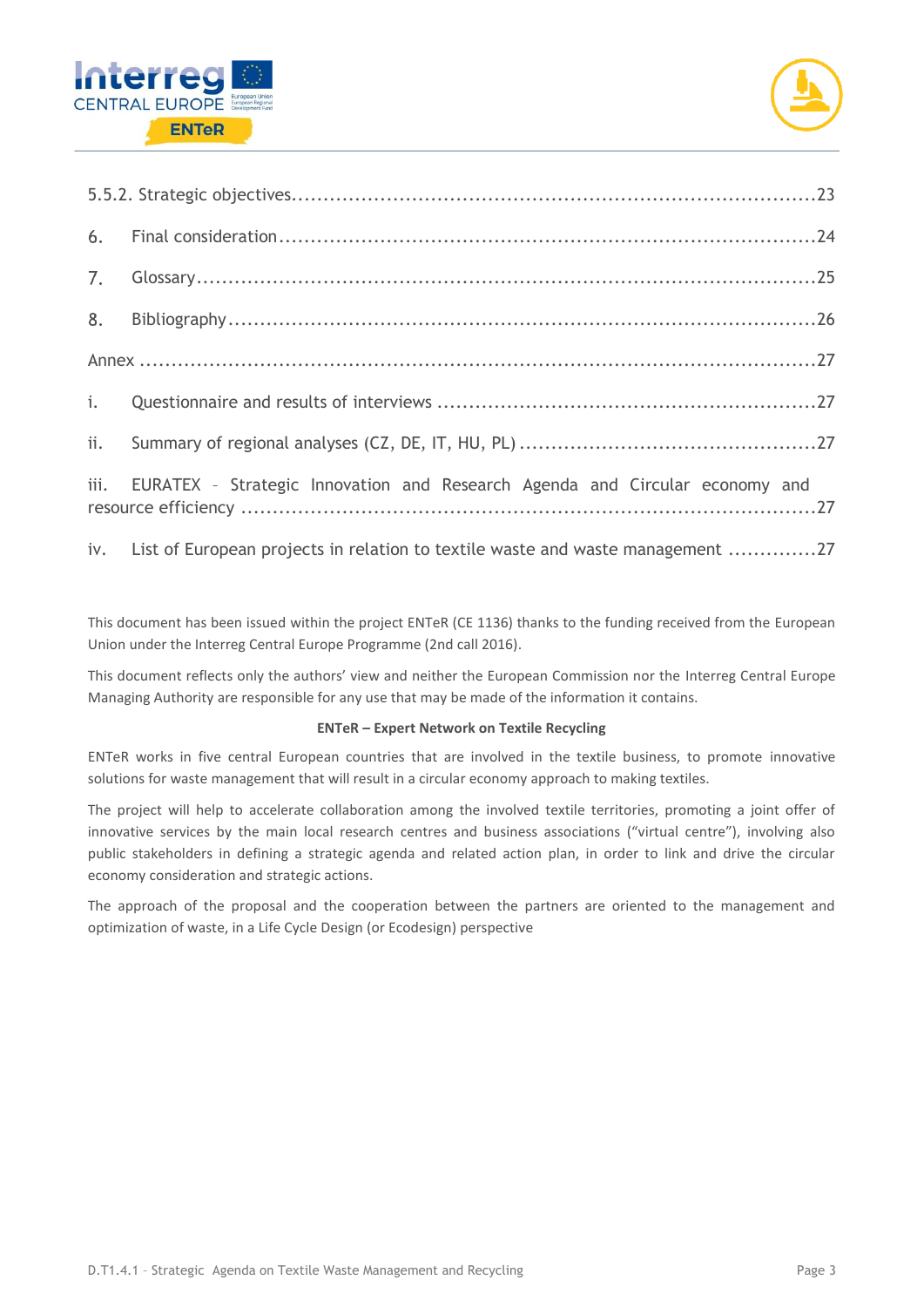



# **Executive Summary**

The Strategic Agenda (SA) is a practical document to translate the ENTeR partnership's vision on textile waste management into tangible elements.

The main EU regulations represent the legal underpinnings (base) of our Agenda. Indeed the Strategic Agenda stems from the analysis of the current technical and regulatory context, of the participating regions and from the consideration highlighted in the regional reports. It results from gathering the partners' experiences and helps to communicate the key focus areas related to waste management.

In order to address emerging issues in the European textile industry, the ENTeR's partnership has signed a Memorandum of Understanding (MoU) that defines the areas of interest to work on and a strategic collaboration aimed at improving the re-use of textile materials with a reduction of the economic and environmental burden.

The memorandum declares the intentions of the members of the ENTeR project to integrate part of their R&D efforts into a transnational program that will enhance and support the promotion of a joint offer of innovative services in order to link and drive the circular economy consideration and strategic actions.

Therefore, shared research in the textile sector can be improved by effectively combining resources between partner organizations and prioritizing the group's efforts on common issues of mutual interest.

The strategic agenda will guide partners in the implementation of the ENTeR project, aimed at strengthening research and innovation with the ultimate objective of improving the management of textile waste, encouraging economic growth and promoting the joint offering of new innovative services by the main local research centres and trade associations.

The model of collaboration envisaged will be like a "virtual centre", providing a common proposal on the management of textile waste in a circular economy optic.

In this context the partnership defined objectives, method of analysis (chapter 2 and 3) and five priority areas (lines of action), illustrated in chapter 2 and detailed in chapter 5. In Chapter 4, it describes the European textile industry and recycling.

The strategic agenda, defined jointly on the basis of problems relevant to the participating regions, provides a common vision and set objectives and priorities in a mid- to long-term perspective. The formulation of a transnational and / or regional strategy able to guide the ENTeR project in the next 2 years will be transformed during the project into an Action Plan.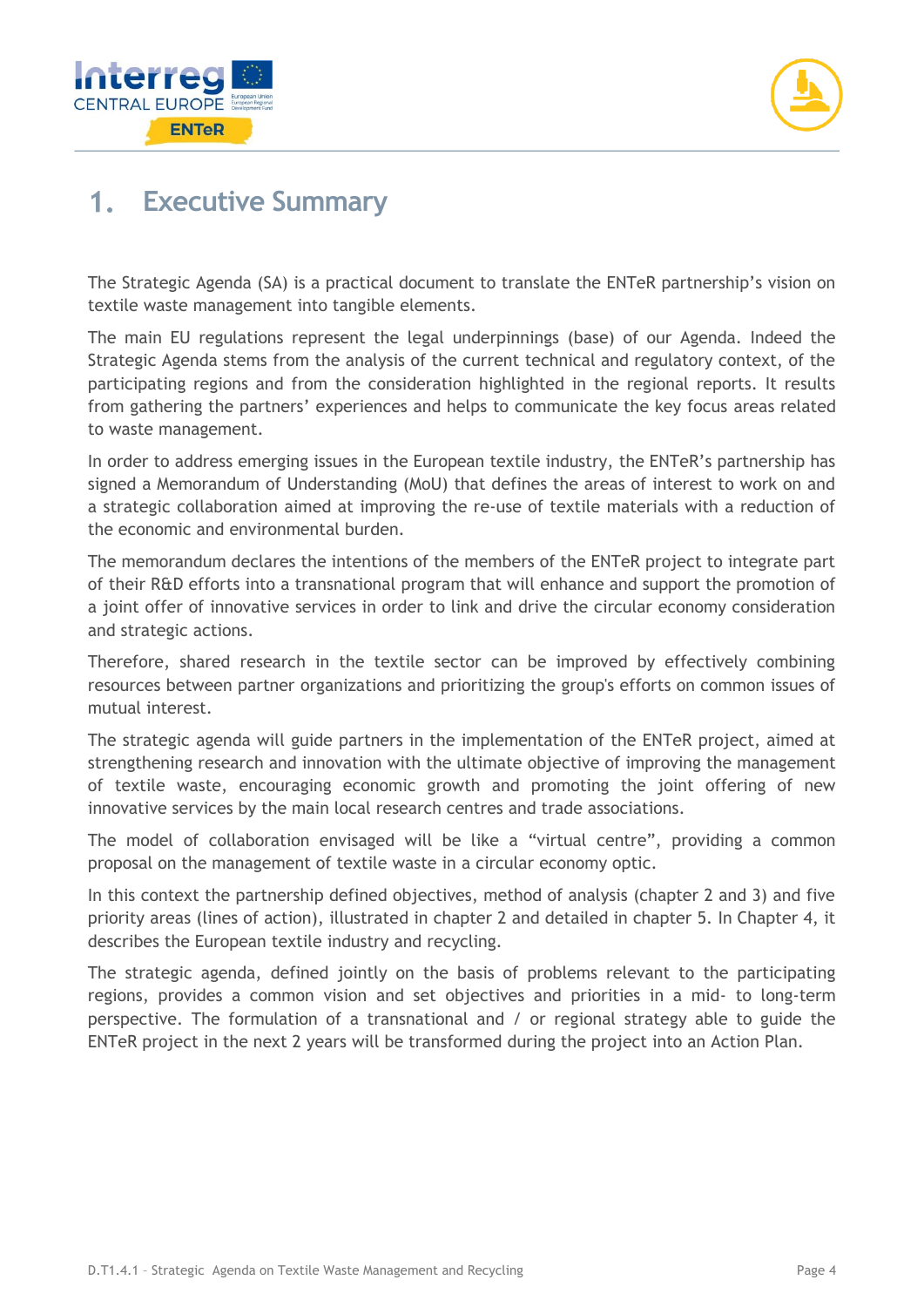



#### **Objectives of the Strategic Agenda**  $2.$

The Strategic Agenda aims to set the technical and scientific basis for developing knowledge and innovative solutions in order to favour the textile industry towards the Circular Economy.

It describes waste management strategy and action lines for obtain an improvement of material resources consumption and of environmental impact thanks to the application of circular economy in the companies.

In this framework five areas have been identified:

#### **Legal and Policies**

At the macro level within the Legal and Policy area, in addition to monitor both local and EU policies, the necessity to thoroughly study the legislative framework has now become apparent, in order to constantly direct the Strategic Agenda. Specifically, the area intends to establish active interactions between the various stakeholders (companies, local administrations, governments) in order to verify the obstacles and problems to be submitted to the policy makers and, at the same time, verify how the policies orient new projects.

#### **Waste management**

The prevention of waste production is the first objective provided by the European Waste Directive, 2008/98 / EC.

Waste management and prevention are a major challenge for the whole European community and for the Strategic Agenda of ENTeR project.

Textile waste is considered to be special waste and therefore cannot be placed in the bins of undifferentiated waste. This classification has impacted on the cost plan for companies called to use a specific disposal system for textile waste, managed by authorized companies, traceable and paid.

#### ▪ **Research trends and technologies**

The growth prospects of the European industry are mainly based on the capacity for innovation, aimed at increasing competitiveness in the context of sustainable development.

Product and process innovation goes through development and technologies with low environmental impact, which require integration and optimization of production processes with respect to the product and plant life cycle. Innovation conditioned by criteria of sustainable development represents therefore, in perspective, a competitive resource of the European industry.

Switching to a circular economy mind-set implies considering from the very early stages of product design recycling and reuse options for the end-of-life of products.

#### ▪ **Communication**

The Circular Economy requires, together with new commercial strategies (markets) and new management of waste, the formation of new consumers and the adoption of sustainable lifestyles, therefore an investment in awareness for all citizens.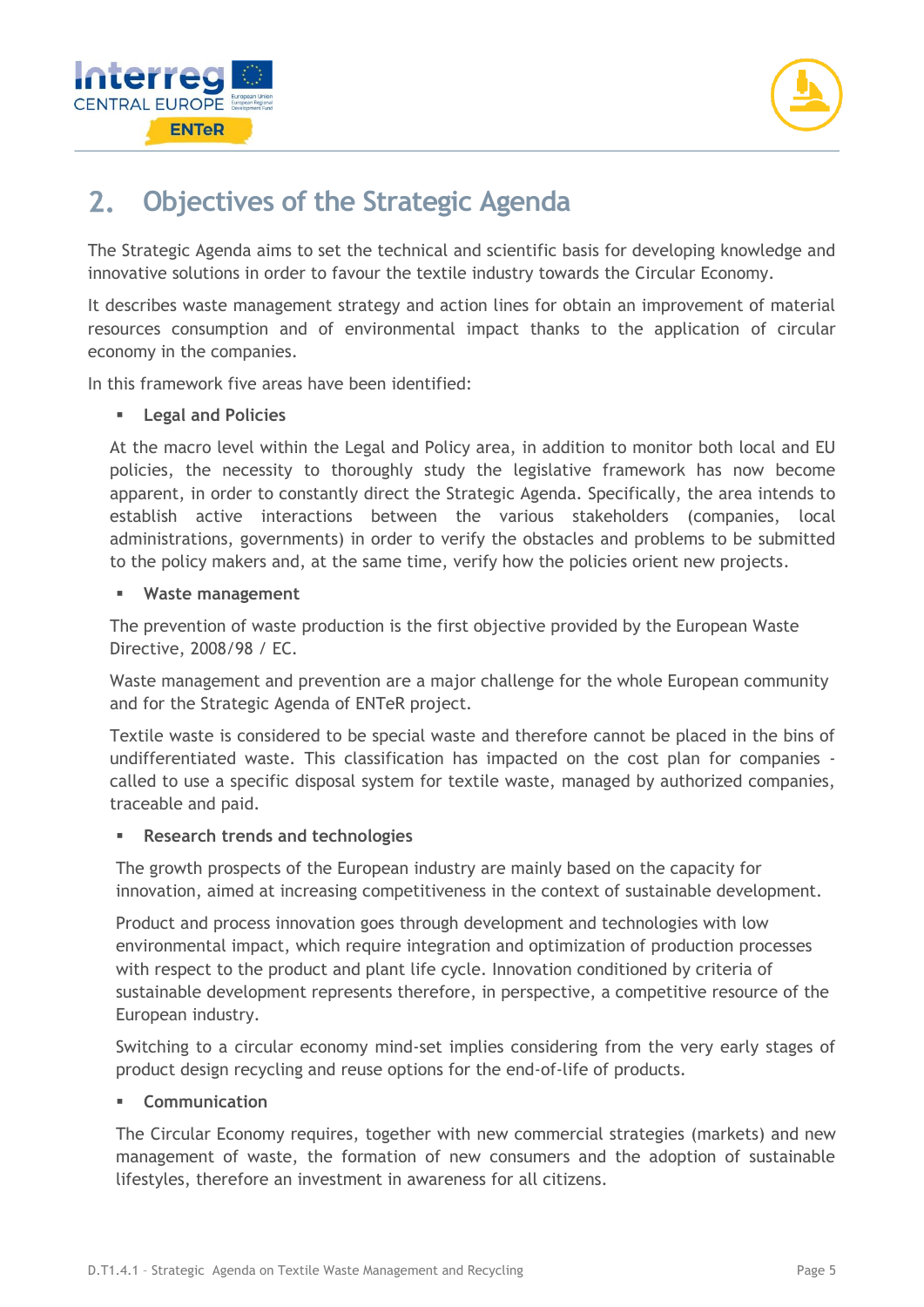



The ENTeR project wants to experiment a market system of secondary materials that, destined to become waste, can be reused and repositioned on the market, thus having a "second life".

#### ▪ **Education**

The aim is to bring out the training needs of companies and the research world, identifying the conditions that favour the implementation of circular models with particular reference to industrial symbiosis.

It is necessary to ensure that the sector has access to the right technical skills. This is particularly important for companies that are pushing the boundaries of traditional applications to Circular Economy.

Collaboration with educational institutions will be required to ensure a new generation of workers and managers are prepared for successful careers in advanced EU-based textile production.

The Strategic Agenda will be the basic document for the development of an Action Plan to be developed at the end of the ENTeR project to effectively supporting the textile and clothing industries of the partner countries in transferring the findings and outputs from the project on textile waste management into the practice.

#### $3.$ **Methodology**

The Strategic Agenda of ENTeR is jointly defined on the basis of problems which are relevant for the participating regions. It provides a common vision and sets objectives and priorities in a midto long-term perspective. The formulation of our transnational and regional strategy is carried out with involvement of relevant stakeholders (also targeting the policy level).

The elaboration of the SA was done in **two phases**, the **desk phase** and the **field phase**.

In the **desk phase** the state of the art of textile waste management and recycling in each partner region (Italy – Lombardy, Germany – Saxony, Poland – Lodzkie Region, Czech Republic, and Hungary) was studied and summarized in specific regional reports. Furthermore, the state of the art on textile waste management and recycling in other Central Europe (CE) regions (Austria, Slovenia, Slovakia and Croatia) was done. The regional reports show the legal, social and technical aspects concerning textile waste management. The strengths, weaknesses, opportunities and threats of the partner regions regarding textile waste management were elaborated and prepared in a SWOT analysis form, to identify individual and joint problems but also solution strategies.

In the **field phase** relevant stakeholders in the individual regions were interviewed. Questionnaires on the current situation of textile waste management were prepared and distributed among companies and industrial partners in the textile branch, see Annex i "Template of Questionnaires for Interviews" and Template "Stakeholder interviews". The aim was to get a direct feedback from companies and stakeholders and to complement the desk phase studies with the experience and the handling of the current textile waste situation from everyday practice. Additionally, mutual visits to all partner regions were done. During this visit workshops on circular economy were organized. Local operators in the field of textile waste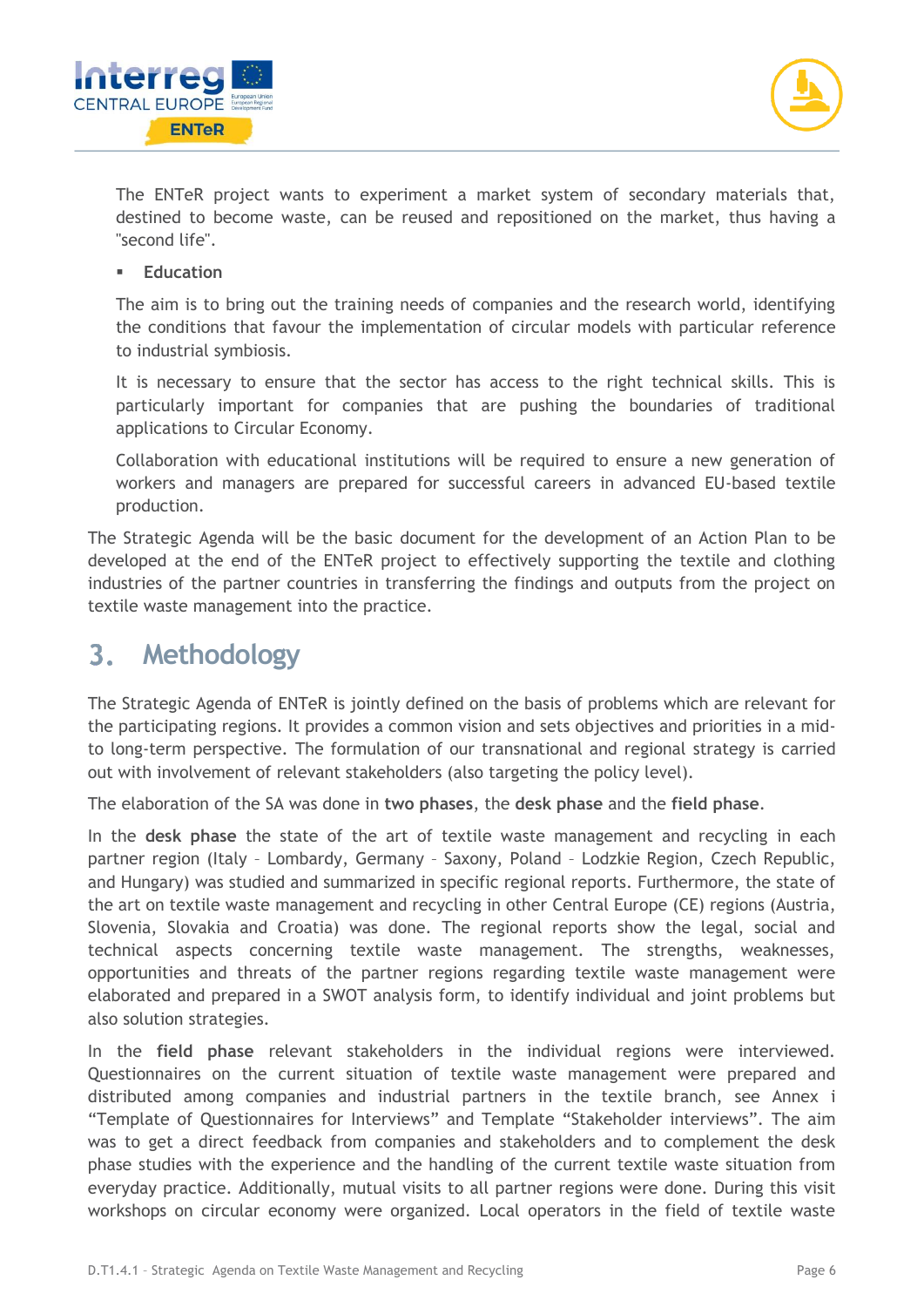



management were invited or visited and informed about the project ENTeR and its main objectives.

The result of the desk phase and the field phase is a broad overview of project partner's mutual knowledge about the characteristics of materials and resources, the existing technical and regulatory context, already developed solutions and experiences.

Based on these data the **Strategic Agenda** was prepared. Specific needs and unsolved problems in terms of textile waste management in the partner regions could be identified and are the basis for action lines deriving from the outcomes of the studies. The action lines shall represent the most appropriate ways to support textile and clothing companies in their waste management and to strengthen the expert network on textile recycling in Central Europe.

#### **The European Textile Industry and Textile Recycling**   $4.$ **Sector**

The textile and clothing industry represents a significant sector of economic activity in world trade and also within the European Union (EU). It is a highly diverse and heterogeneous industry which covers a wide variety of end products ranging from hi-tech synthetic yarns to wool fabrics, cotton bed linen to industrial filters, or nappies to high fashion. This diversity of end products corresponds to a multitude of industrial processes, enterprises and market structures.

# <span id="page-6-0"></span>**4.1. The European Textile and Clothing Industry**

**The European textile and clothing industry** (T&C) is a very diverse branch playing an important role in the European manufacturing industry. Around 1.7 million people are employed in 178,000 companies producing a turnover of EUR 171 billion (2016).<sup>1</sup> The T&C sector in the EU is based on small and medium-sized businesses. Companies with less than 50 employees account for more than 90% of the workforce and produce almost 60% of the value added.<sup>2</sup>

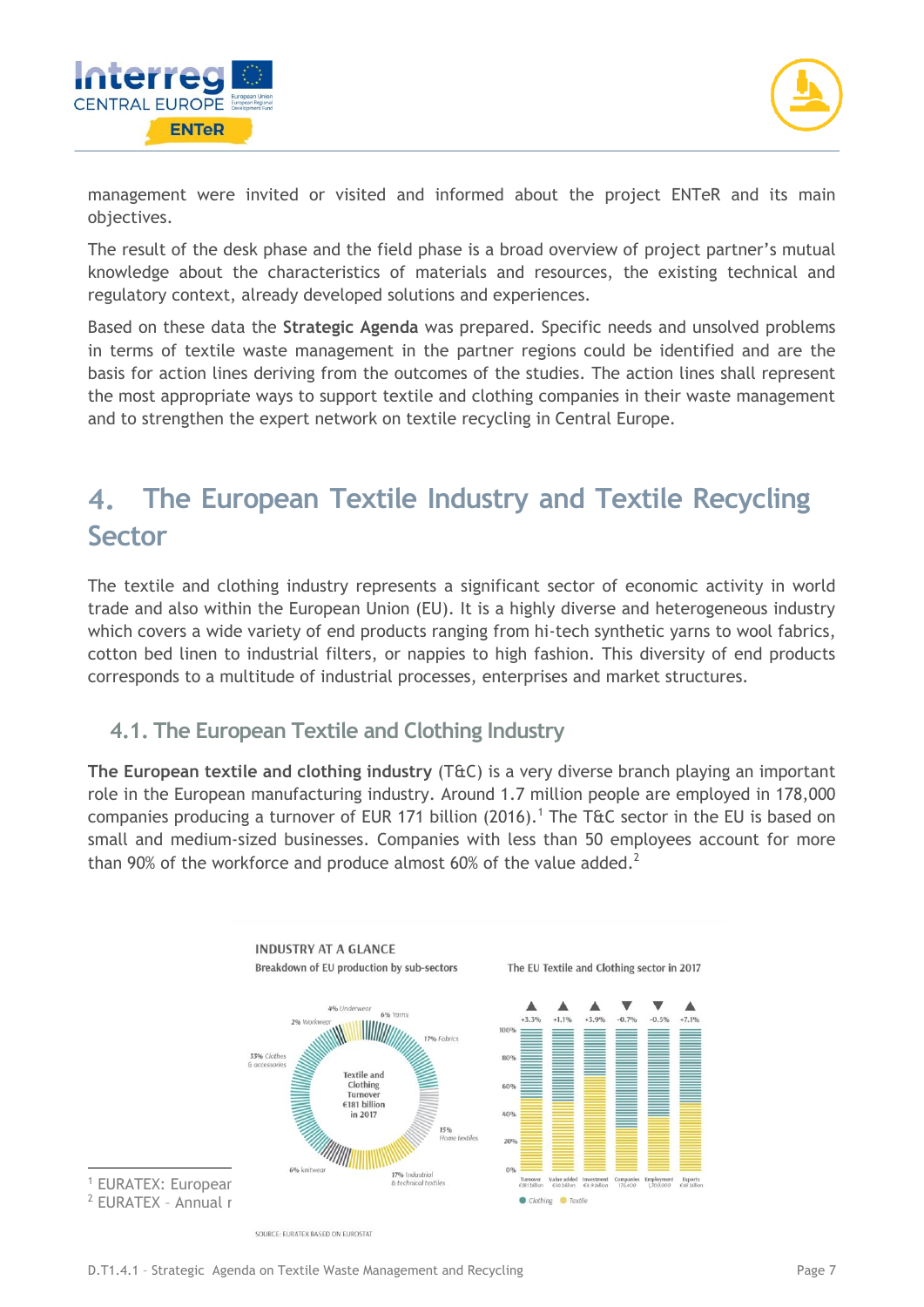



Figure 1: **European production of clothing and textiles and main indicators**[1](#page-6-0)

**Characteristics of the industry:** The EU textile and clothing industry covers the entire textile value chain and therefore a wide range of activities from the processing of natural or synthetic fibres into yarns, the production of woven, knitted or non-woven fabrics, the treatment of textile materials (finishing, dyeing, coating) up to the production of a great variety of endproducts such as high performance technical textiles for a lot of industrial applications as well as home textiles and clothing.<sup>3</sup> The retail  $\hat{\alpha}$  B2B sector is also an important part of the textile and clothing value chain and is essential for all textile and clothing products sold to the consumers.

<span id="page-7-0"></span>

**Figure 2: Textile value chain<sup>[3](#page-7-0)</sup>** 

The biggest producers in the industry are Italy, France, the United Kingdom, Germany, and Spain. Together, these countries account for about three quarters of EU production. Southern countries such as Italy, Greece, and Portugal; some of the new EU countries like Romania, Bulgaria, and Poland; and, to a smaller share, Spain and France, are more involved in the clothing production. Northern countries such as the United Kingdom, Germany, Belgium, the Netherlands, Austria, and Sweden are focused more on textile production, mainly technical textiles.<sup>2</sup>

1

<sup>3</sup> http://euratex.eu/pages/infographics/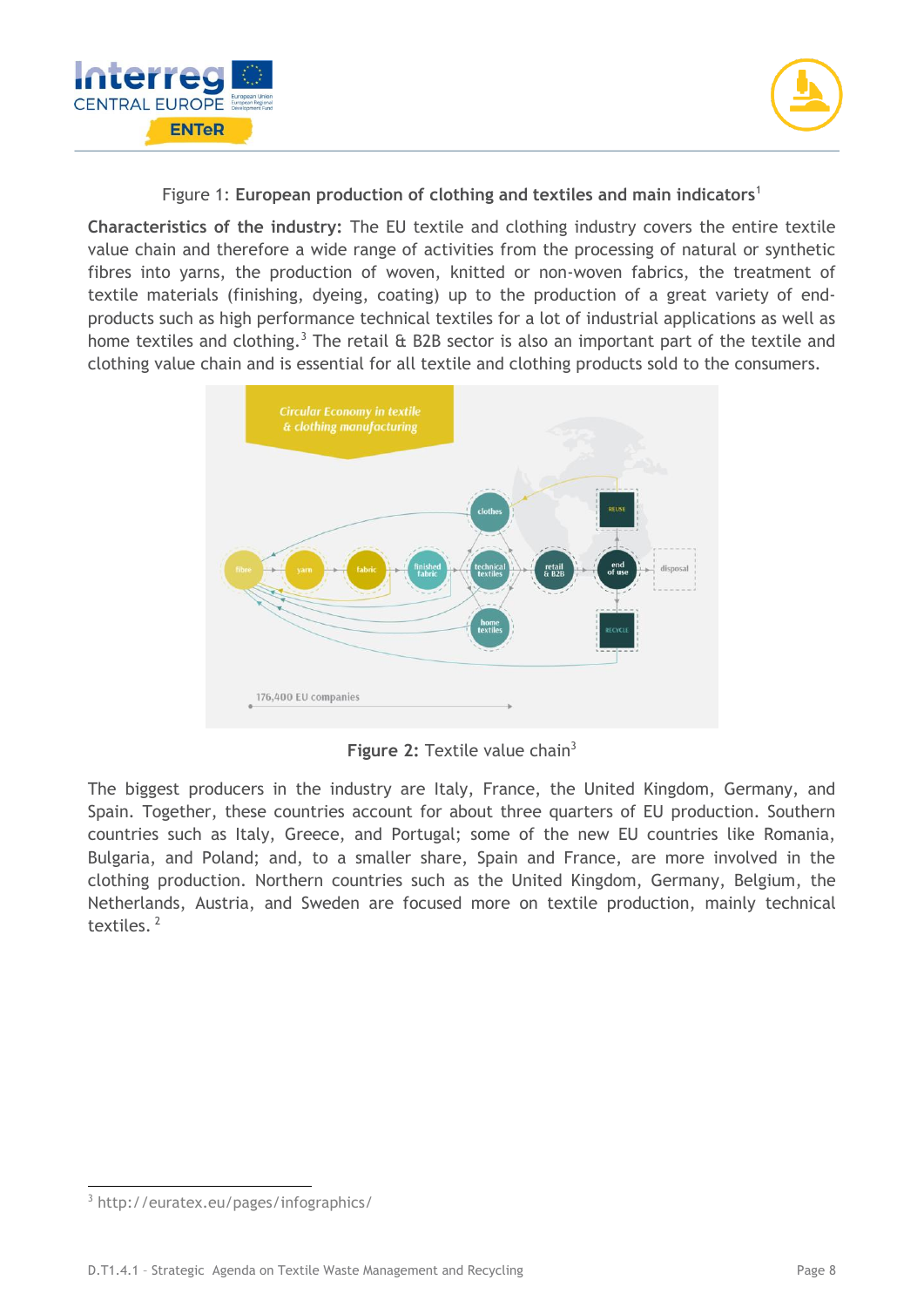

-





<span id="page-8-1"></span><span id="page-8-0"></span>**Figure 3: European main producer[s](#page-7-0) of textile goods<sup>3</sup>** 

# **4.2. The European Textile Recycling Sector**

Textile materials are indispensable in everyday life. Clothing and textiles are needed, used and accordingly disposed by all people worldwide. In the last 15 years, clothing production has approximately doubled (see [Figure 4\)](#page-9-0), driven by a growing middle-class population across the globe and increased per capita sales in mature economies.<sup>4</sup> The total textile fibre production amounts to 100 million tonnes per year worldwide showing a growth rate of 3-4% each year. Textile production accounts for 10% of the world's carbon emissions, is reportedly the second most polluting sector in the world and represents a complex, problematic waste stream.<sup>5,6</sup>

Parallel the clothing utilization – the average number of times a garment is worn before it ceases to be used (Y-axis in Figure 4) - has decreased by 36% compared to 15 years ago.<sup>7</sup> Globally, customers miss out on USD 460 billion of value each year by throwing away clothing that they could continue to wear, and some garments are estimated to be discarded after just seven to ten wears  $8$ 

<sup>&</sup>lt;sup>4</sup> Ellen MacArthur Foundation " A new Textiles Economy: Redesigning Fashion's Future", 2017, https://www.ellenmacarthurfoundation.org/publications/a-new-textiles-economy-redesigning-fashionsfuture

 $5$  J. Conca. Making climate change fashionable - The garment industry takes on global warming. Available at https://www.forbes.com/sites/jamesconca/2015/12/03/making-climate-change-fashionable-thegarment-industry-takes-on-global-warming/#e79b22379e41.

 $6$  Nia C Bell, Peter Lee, Kate Riley, Steve Slater "Tackling Problematic Textile Waste Streams", Oakdene Hollins Ltd, Aylesbury, UK, 2017

 $7$  Circular Fibres Initiative analysis based on Euromonitor International Apparel & Footwear 2016 Edition (volume sales trends 2005–2015).

<sup>8</sup> Morgan, L.R. and Birtwistle, G., An investigation of young fashion consumers' disposal habits (2009)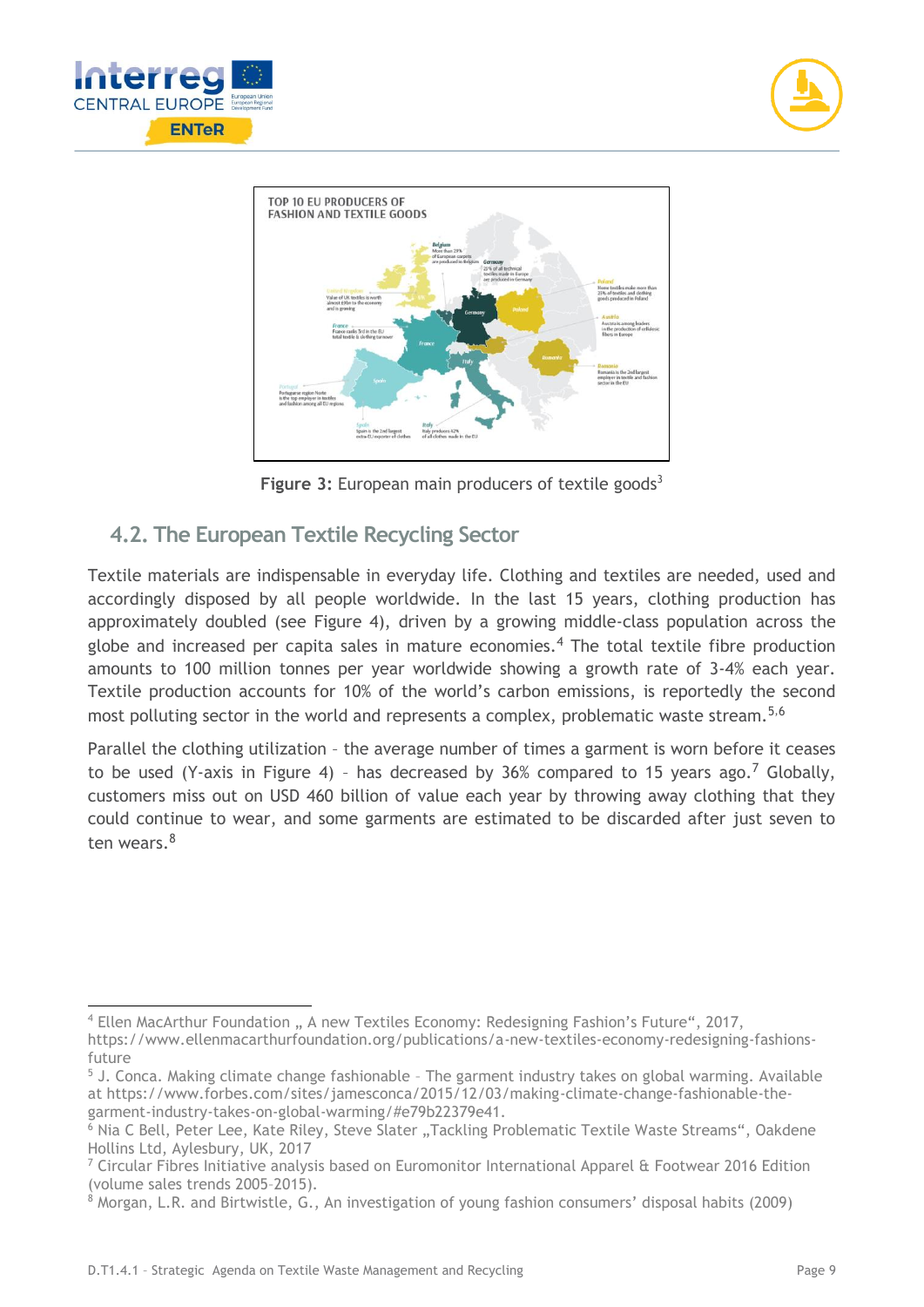





<span id="page-9-0"></span>**Figure 4:** Growth of clothing sales and decline in clothing utilisation from 2000 to 2015<sup>[4,](#page-8-0)9</sup>

Clothing represents more than 60% of the total textile market and is expected to remain the largest application field. Next to clothing, textile materials are used because of their technical and functional properties. Such so called technical textiles can be found in various branches and application scenarios, e.g. automotive, aerospace, medicine and hygiene products, architecture, living, energy sector, logistics and many more.

<span id="page-9-1"></span>For the production, distribution and usage of textile materials large amounts of non-renewable resources are needed and used. The Textile and Clothing industry is all about transforming resources (materials, energy, water, chemicals) into value added products for business or private usage. Several textile production processes, such as dyeing and finishing, are very resource-intensive. The consumption of these resources is expensive. Therefore, companies have a natural incentive to use them as efficiently as possible. The tightening legislation on energy efficiency,  $CO<sub>2</sub>$  emission, water use, waste water quality and air pollution forces the industry to look for better technology to combine economic with ecological benefits while complying with the law.<sup>10</sup> Next to the efforts of the producing industry, the end user and customer behaviour has changed over the years. It is estimated that more than half of produced fast fashion produced is disposed of in under a year[.](#page-8-0)<sup>4</sup> This also means that large amounts of used textile materials are accruing which show the potential to be used as raw material again. "Designed to be recycled" needs to become the norm in the future in the manufacturing of e.g. fibre composites and other textile-based products. The goals are closed recycling cycles in which resources are not consumed but used.

<sup>-</sup><sup>9</sup> Euromonitor International Apparel & Footwear 2016 Edition (volume sales trends 2005 – 2015)

<sup>&</sup>lt;sup>10</sup> EURATEX - "Prospering in the Circular Economy", Policy Brief, 2017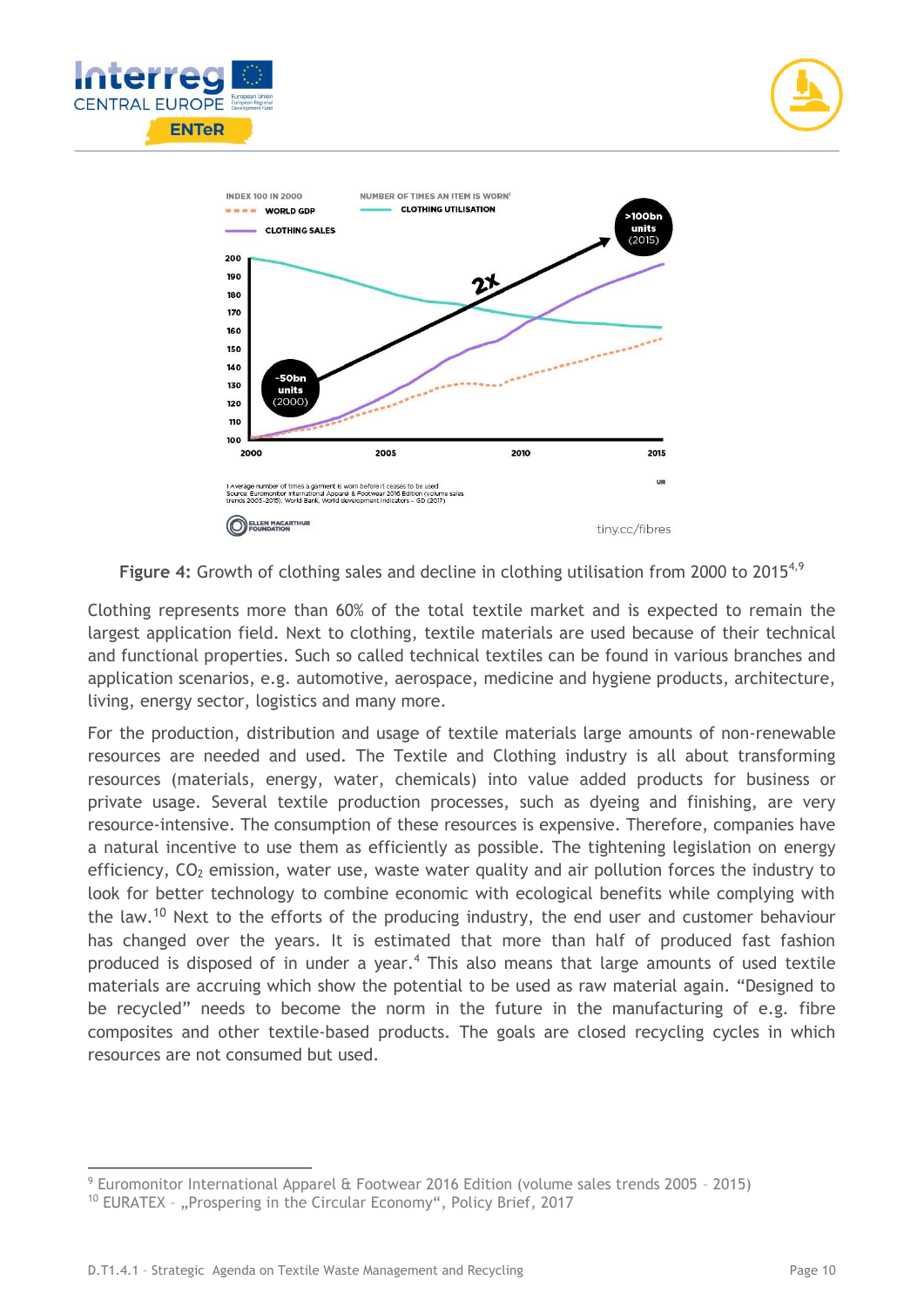

### **4.2.1. Current situation in Europe**

More than six million tonnes of clothing were consumed in the EU in 2015. The corresponding carbon footprint of clothing consumed in the EU in 2015 was 195 million tonnes  $CO<sub>2</sub>$  and the water footprint was 46,400 million  $m^3$ .<sup>11</sup> Of the approximately 6 million tonnes of fabric waste Europeans discard every year, only 25 percent are recycled, according to a report released by Friends of the Earth Europe.<sup>12</sup> The EU textile industry generates waste estimated at 16 million tonnes per year. Much of this waste is thrown in landfills or incinerated, with a high environmental impact and at great cost. Valuable resources held within the waste are also  $lost.<sup>13</sup>$ 

In general the textile waste can be divided in industrial waste coming from textile production sites and post-consumer waste. While the industrial waste often shows a good quality and large volumes of reproducible materials the post-consumer waste is often inhomogeneous and consists of large volumes of mixed textiles. Furthermore, textile waste can be divided in different waste streams that also vary for the different EU-Member States, see [Table 1.](#page-10-0)<sup>14</sup>

<span id="page-10-0"></span>

| <b>Waste Stream</b>                     | Total residual waste<br>(million tonnes) | Top 3 EU-Member States |
|-----------------------------------------|------------------------------------------|------------------------|
| Clothing in sorters residuals           | 0,08                                     | Germany, UK, Belgium   |
| Clothing in municipal<br>solid<br>waste | 5,80                                     | Germany, Poland, Italy |
| Carpets                                 | 1,60                                     |                        |
| Mattresses                              | 0, 30                                    | Poland, UK, Germany    |
| Furniture                               | 0,40                                     |                        |
| Uniforms                                | 0,08                                     | Germany, UK, France    |
| End-of-life vehicles                    | 0,19                                     | UK, France, Italy      |
| Manufacturing                           | 0,90                                     | Italy, Germany, Spain  |
| <b>Total</b>                            | 9,35                                     |                        |

<span id="page-10-1"></span>Table 1: Residual textile waste streams produced by EU-Member-States <sup>[6,](#page-8-1)[14](#page-10-1)</sup>

Summarizing the eight different waste streams, the total amount of textiles being landfilled or incinerated in the European Union was quantified at 9,35 million tonnes per year.

Across the clothing industry, only 13% of the total material input is in some way recycled after clothing use (see [Figure 5\)](#page-11-0). Less than 1% of material used to produce clothing is recycled into new clothing.<sup>15</sup> Most of this recycling consists of cascading to other industries and use in lowervalue applications, for example, insulation material, wiping cloths, and mattress stuffing – all of which are currently difficult to recapture and therefore likely constitute the final use.<sup>[4](#page-8-0)</sup>

http://www.ecap.eu.com/wp-content/uploads/2017/12/Mapping-clothing-impacts-in-Europe.pdf

<sup>-</sup><sup>11</sup> Life Project ECAP  $-$  ., Mapping clothing impacts in Europe: the environmental cost", 2017;

 $12$  Friends of the Earth Europe - "Less is more, Resource efficiency through waste collection, recycling and reuse of aluminium, cotton and lithium in Europe"; 2013

<sup>13</sup> https://ec.europa.eu/easme/en/news/circular-economy-practice-reducing-textile-waste; last visit 06.06.2018

<sup>&</sup>lt;sup>14</sup> Oakdene Hollins Report "Textile Recycling Market Analysis";

http://www.resyntex.eu/images/downloads/RESYNTEX-Leaflet-2018.pdf

<sup>15</sup> Wicker, A., Fast fashion is creating an environmental crisis, Newsweek, 2016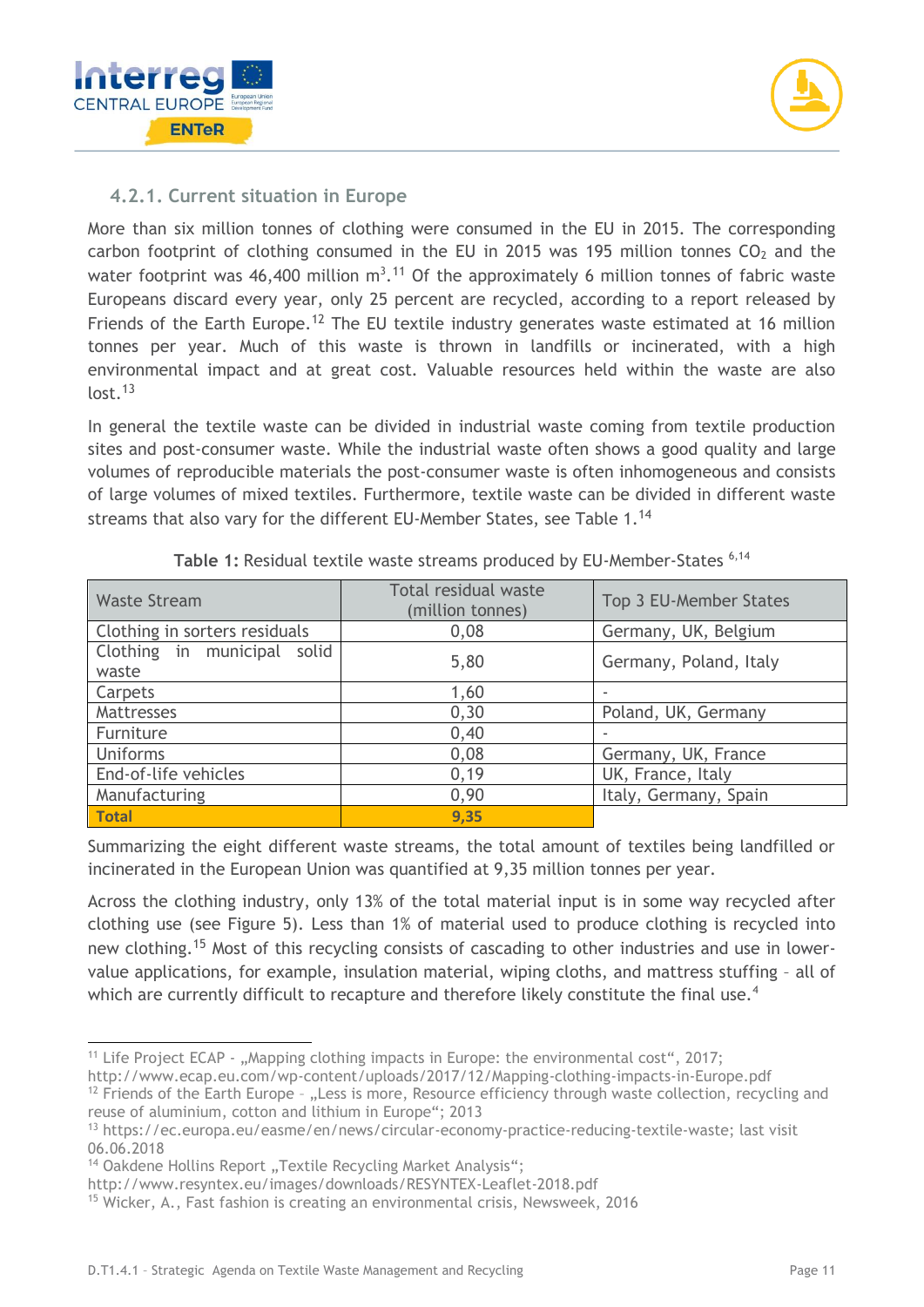

<span id="page-11-0"></span>Figure 5: Global material flows for clothing in 2015<sup>[4](#page-8-0)</sup>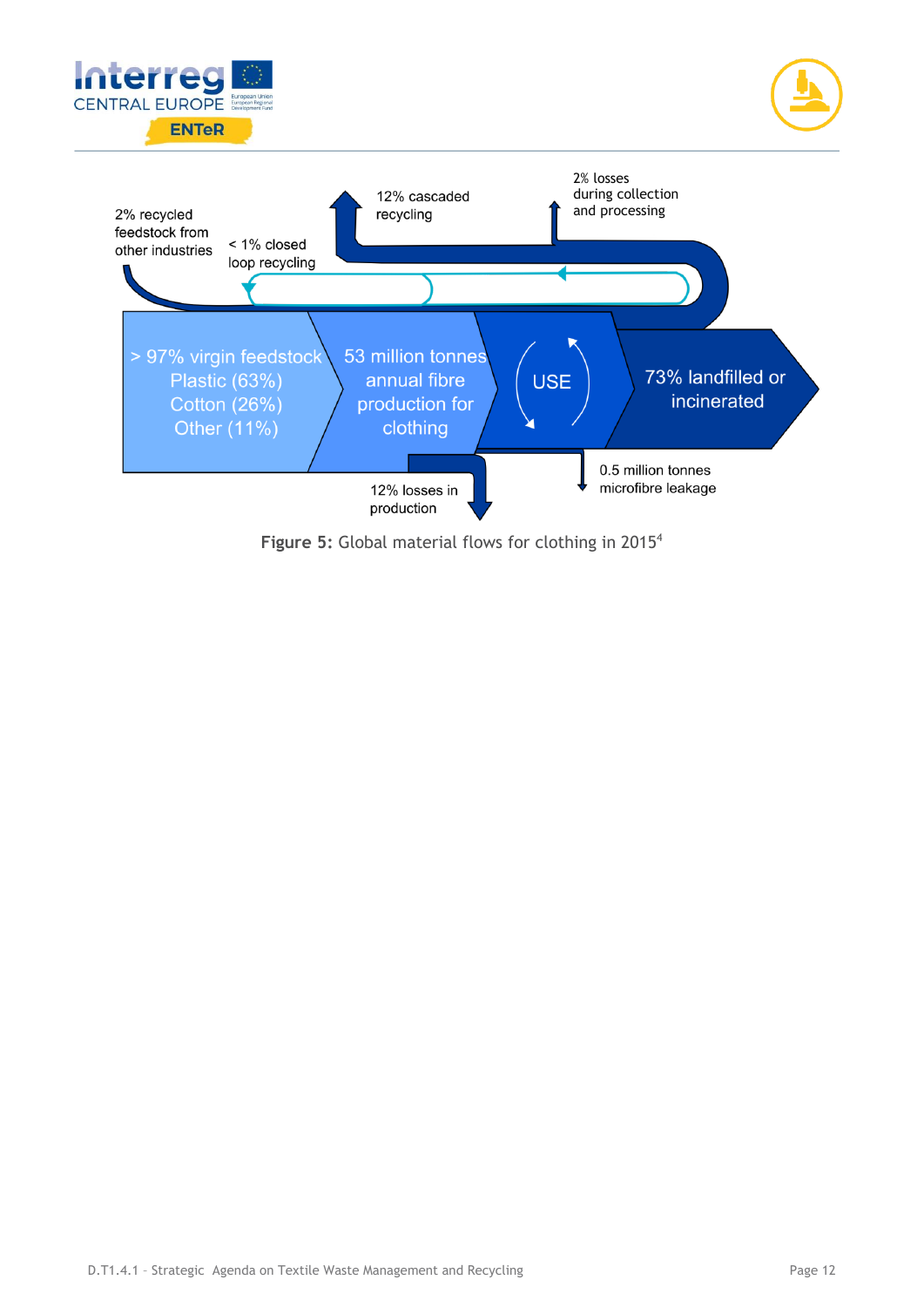



#### **Lines of action** 5.

For Europe in general, structural changes of the T&C sector from the classical clothing production towards the production of technical textiles for high performance application fields are ongoing. Following this, the textile waste is changing concerning the kinds of raw materials (high performance fibres), the composition of textile fabrics, the surface quality (functional coatings), use of electronic parts in smart textiles, etc.

Technological solutions to treat conventional textile waste are sufficiently available and stateof-the art for Germany and Czech Republic. For Hungary and Poland there is still a lack of technological solutions and also the availability for a wide range of companies in the textile sector is not given. In Italy technologies for sustainable manufacturing, that allow sustainable end-of-life processes, have been developing.

New methods/approaches to treat novel materials are required for all participating regions. New materials lead to a great variety of types of waste with small amounts of waste. Important is to channel the waste streams and build up networks for waste management at interregional level (for instance via a database).

Summarizing the results of the interviews, questionnaires and SWOT-analysis of the partner regions, the following future fields and trends in terms of textile waste management and recycling with relevance for the European (Central Europe) textile industry can be identified:

- increasing the degree of recycling through state-of-the-art processes,
- closing material cycles,
- **•** conversion to environmentally friendly production techniques and the use of recyclable materials,
- designing in line with recycling requirements (Eco-design),
- the promotion of textile-based composites,
- the IT-based reduction of waste.

Production waste generated directly in the production process currently offers comparatively unknown potential in terms of volume (type and structure) and expandable potential in terms of recycling paths. Unlike used and old textiles, production waste is clean and defined in its composition and thus fulfils essential access criteria for successful recycling.

Enormous resources with high functionality can be made use of with waste from special fibers. Expandable value chains are to be established in particular in the areas of industrial and mobile textiles, but also in synergies with medical textiles and protective textiles.

According to EURATEX policy brief "Prospering in the Circular Economy" from 2017<sup>[10](#page-9-1)</sup>, the need for a Circular Economy is becoming widely acknowledged across Europe and it is addressed by businesses, society and policy makers and specific initiatives. The analysis of the regional situation of textile waste management in the project ENTeR is showing a quite similar picture.

In Central Europe a textile value chain capable of recycling fabrics, regenerating fibres and maximising resources in production is already existing but not established in a high advanced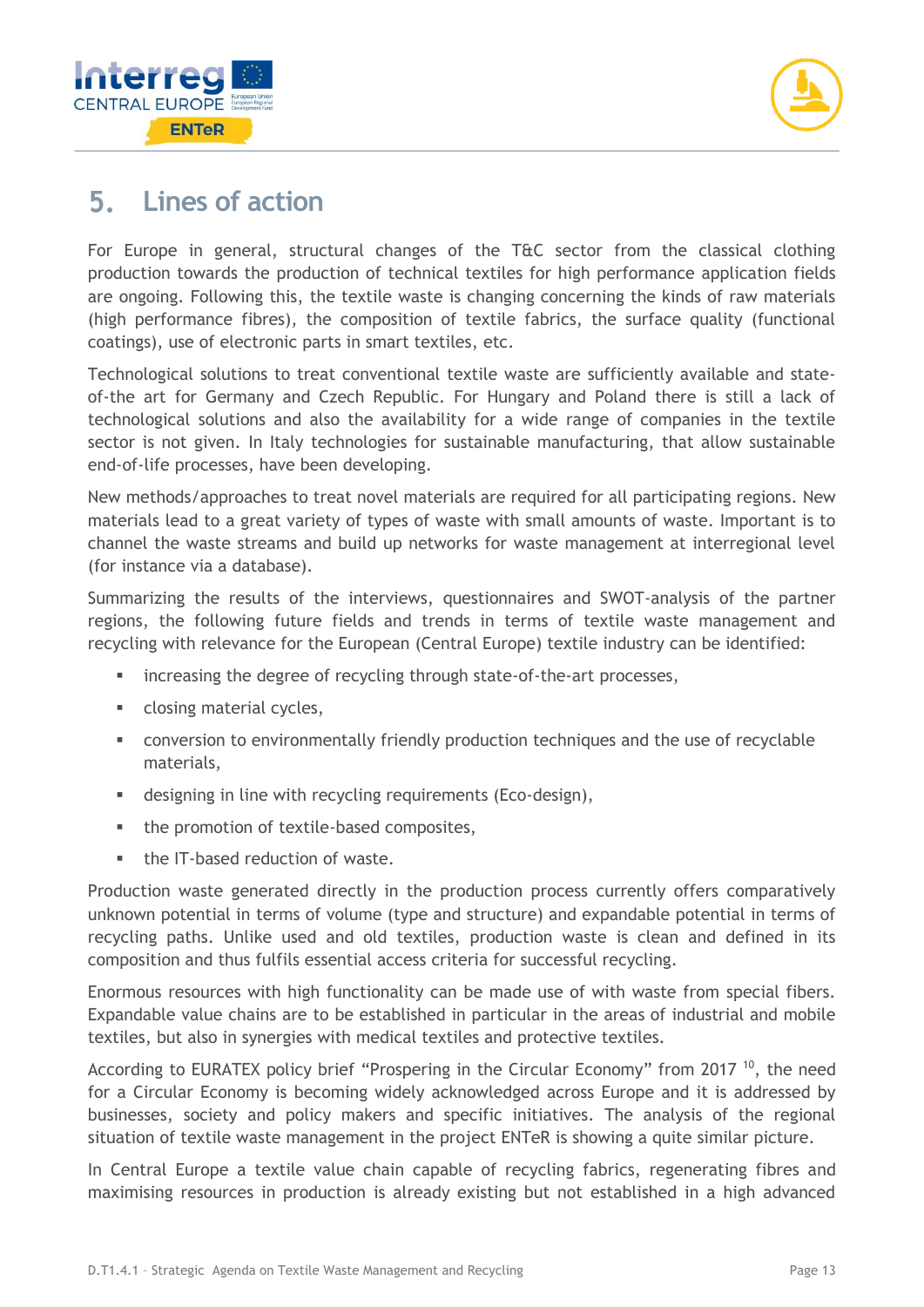



level for all regions and countries. These already existing solutions shall be consolidated and improved to profit from the opportunities of the Circular Economy.

## **5.1. Legal and Policies Area**

A central concern of waste policy is to avoid and recycle waste. This is how natural resources are to be protected. The medium-term goal is to recycle all municipal waste in an environmentally compatible manner. This requires not only technical, social and political framework conditions but also legal decisions. Waste legislation is characterised by a large number of European legal acts. While regulations are directly applicable in the Member States, directives must be implemented into national law.

- **The European Waste Framework Directive (Directive 2008/98/EC)<sup>16</sup>** is one of the central directives in the field of waste management. It defines essential waste-related terms and defines, among other things, a five-stage waste hierarchy. It provides a general framework of waste management requirements and sets the basic waste management definitions for the EU. In the European Waste Framework Directive it is stated, that the primary objective of any waste policy is to minimise the adverse effects of waste generation and management on human health and the environment. Regulations for specific product waste can also be found in the End-of-Life Vehicles Ordinance, the Battery Act and the Electrical and Electronic Equipment Act.
- **Directive 2008/98/EC** sets the basic concepts and definitions related to waste management, such as definitions of waste, recycling, recovery. It explains when waste ceases to be waste and becomes a secondary raw material (so called end-of-waste criteria), and how to distinguish between waste and by-products. The Directive lays down some basic waste management principles: it requires that waste be managed without endangering human health and harming the environment, and in particular without risks to water, air, soil, plants or animals, without causing a nuisance through noise or odours, and without adversely affecting the countryside or places of special interest. Waste legislation and policy of the EU Member States shall apply as a priority order the following waste management hierarchy:



**Figure 6:** Waste management hierarchy

<sup>1</sup> <sup>16</sup> https://eur-lex.europa.eu/legal-content/EN/ALL/?uri=celex:32008L0098; last visit 06.06.2018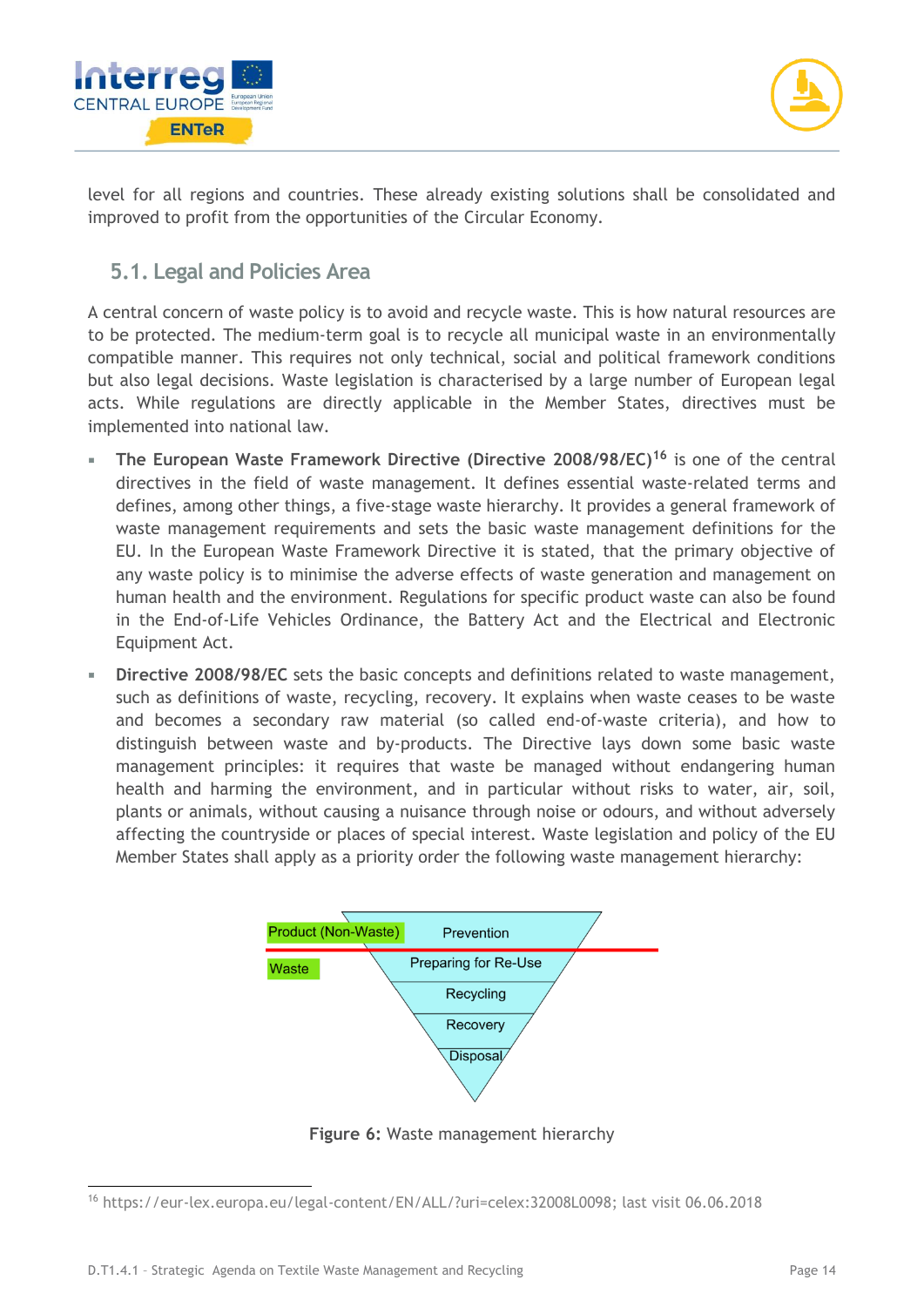



The Directive introduces the "polluter pays principle" and the "extended producer responsibility". It incorporates provisions on hazardous waste and waste oils (old Directives on hazardous waste and waste oils being repealed with the effect from 12 December 2010), and includes two new recycling and recovery targets to be achieved by 2020: 50% preparing for re-use and recycling of certain waste materials from households and other origins similar to households, and 70% preparing for re-use, recycling and other recovery of construction and demolition waste. The Directive requires that Member States adopt waste management plans and [waste prevention programmes.](http://ec.europa.eu/environment/waste/prevention/legislation.htm)

- **[Regulation \(EC\) No 1013/2006 of the European Parliament and of the Council](http://eur-lex.europa.eu/legal-content/EN/TXT/?uri=CELEX:32006R1013)**<sup>17</sup> of 14 June 2006 on **shipments of waste.** This Regulation specifies under which conditions waste can be shipped between countries.
- **Decision 2000/532/EC**<sup>18</sup> establishing a **list of wastes**. This Decision establishes the classification system for wastes, including a distinction between hazardous and nonhazardous wastes. It is closely linked to the list of the main characteristics which render waste hazardous contained in Annex III to the Waste Framework Directive above.
- On May 22, 2018, as recent action, the European Council approved and finally launched the new EU Circular Economy Package in Brussels. The aim of the package is to promote the circular economy, waste prevention and recycling Europe-wide. According to the German Environmental Assistance (DUH), this only partially succeeds with the approved recycling package.

#### **5.1.1. Critical Factors**

Although recycling rates for municipal waste and packaging are to be increased in the future, their calculation will be standardized throughout Europe. Separate collection of valuable materials such as bio-waste and used textiles should also be strengthened. However, specific targets for waste prevention and reuse are missing. Specifications on eco-design as well as economic steering instruments for the economical use of resources are also not provided. Despite its inadequacies, the circular economy package should be understood as a strong signal to all EU Member States to avoid waste and conserve resources. The package fixes new, binding targets and deadlines for more recycling and landfill reduction. It was also agreed that textiles must be collected separately across the EU starting from 2024.

#### **5.1.2. Strategic objectives**

-

Actions relating to policy/legislation are required, but also it is necessary to underpin recycling by developing innovative collection, reuse and recycling schemes, thus making recycling and reuse more efficient, easier to handle and transparent for consumers, industries and recycling companies.

Key components that will develop the strategic plan:

<sup>17</sup> https://eur-lex.europa.eu/legal-content/EN/TXT/?qid=1528286329046&uri=CELEX:32006R1013; last visit 06.06.2018

<sup>18</sup> https://eur-lex.europa.eu/legal-content/EN/ALL/?uri=celex:32000D0532; last visit 06.06.2018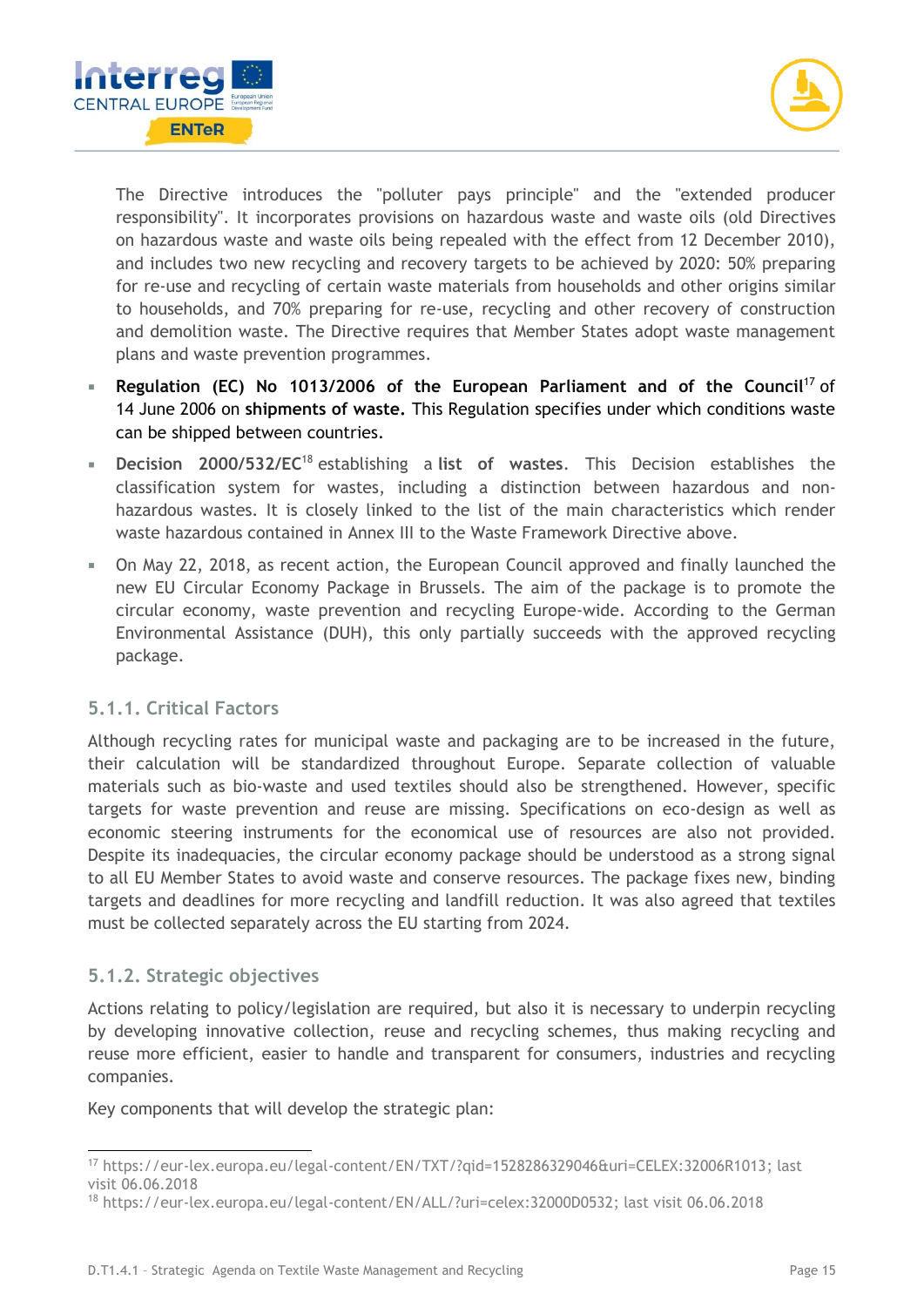



- to study ways to break down administrative obstacles and reporting to decision-making bodies: legal rules / guidelines (e.g. REACH or special certificates);
- supporting and promoting the use of financing to support investments (e.g. purchasing of technologies and machines);

#### **5.2. Waste Management**

The evolution of waste policies towards the circular economy is deeply transforming the waste management sector: the size of the business increases and the perimeter of the various supply chains widens ". It is a process that stimulates innovation and creates new markets.

With regard to textiles, the general system operates in a mainly linear way: large amounts of non-renewable resources are extracted to produce clothes, technical fabrics, furniture, after which the products are mainly sent to landfills or incinerated at the end of their life.

The objective of the area will promote the joint offer of new innovative services by the main local research centres and trade associations.

The expected collaboration model will be a "virtual centre", which provides a common proposal on the management of textile waste in a circular economy.

Used textiles are collected in many different ways. Textile waste as raw material for textile recycling has to be divided into production waste and used textiles. Therefore, also the collection and the further sorting and recycling are done differently.

▪ **Textile waste from industry and production**

Below we focus on material cycles for textile waste.

#### **Analysis of textile production waste**

Main types of textile production waste are: fibre waste (also including dust and fluff), yarn residues, textile fabrics, pieces of textile fabrics (selvedges), cutting waste, defective products and other non-textile waste such as paper, cardboards, films, wood etc. The material composition of the textile waste comprises nearly all kinds of known natural and synthetic fibres.

#### **Waste treatment & recycling**

Favourite option is to re-utilize the waste material by returning it directly into the production pro-cess to save raw material. Waste material from faulty production is sometimes used as cleaning wipes. The traditional method for the recycling of textile waste is the use of tearing and cutting processes to obtain reclaimed fibres. The material obtained is mostly used for manufacturing of fibre nonwovens (needle-punched or stitch-bonded) or for production of cleaning rags, filling material, insulation material, geotextiles, upholstery and automotive textiles which means a secondary use of waste. Further options used by the companies are physical or chemical recycling. Physical recycling is feasible for thermoplastic materials and the waste is re-granulated and can be used as raw material again. Chemical processes such as depolymerisation or re-polymerization are applied to re-cycle unmixed synthetic textile waste. Disadvantage of both recycling methods are high expenditure of time, energy and costs.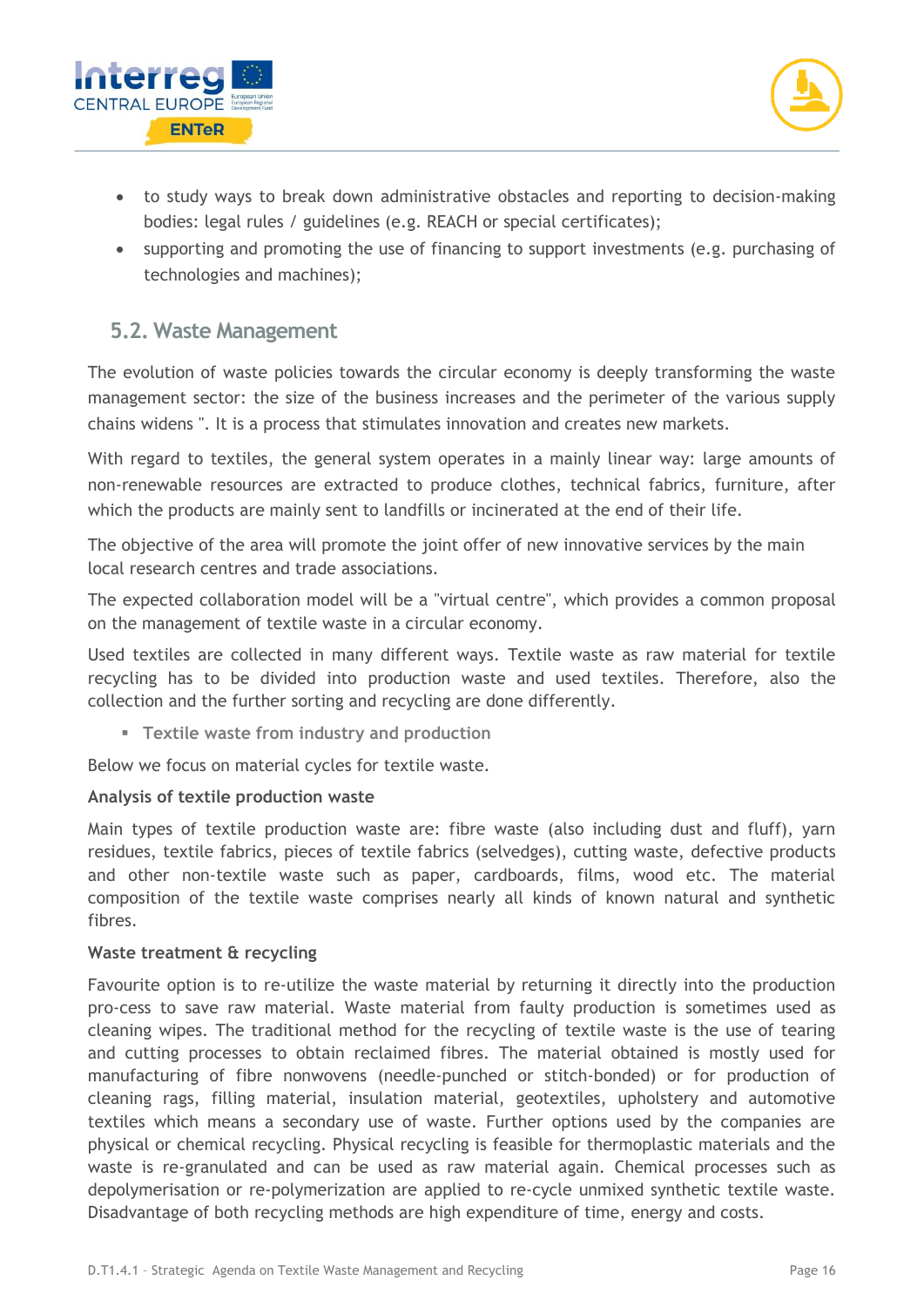



**Figure 7:** Material cycles for textile waste

If no re-utilization, no recycling or functional disposal (secondary use of textile products for another application, such as paper machine felts as geotextiles) is possible, the textiles waste becomes part of industrial waste or residential waste (cut pieces). Then a thermal/energetic exploitation is applied in public incineration plants or preferably in the producing companies. Finally, the waste is disposed in landfills.

#### **Waste collection via disposal companies**

In some EU-countries local disposal companies provide waste containers for the disposal of textile production waste as well as of non-textile materials (such as paper, cardboard…). The different types of waste are collected separately. Expenses occur for the rental of the containers as well as the collection/emptying of them.

The companies mostly carry out mechanical recycling and the reclaimed materials are re-utilized as described above. To save money, one important aspect for the textile companies is that the distances between textile companies are not too large. The collection of the textile waste is done on demand. To reduce the required space the textile waste is pressed into bales. The other types of waste like paper-board, films and packaging material are regularly collected by the municipal waste collection.

▪ **Textile waste from end-of-life clothing**

From the point of view of Circular Economy, all the end-of-life of textile products cannot be excluded in the evaluation.

Below we focus on the processes of recovery of textile waste from end-of-life garments:

#### **Collection**

In Europe each country has different success-levels of collection of end-of-life textiles and their further treatment. Used clothes are collected and redistributed by charity organizations but also by commercial collectors and municipal collecting points.

There are three options regarding the waste management for used textiles and worn clothing.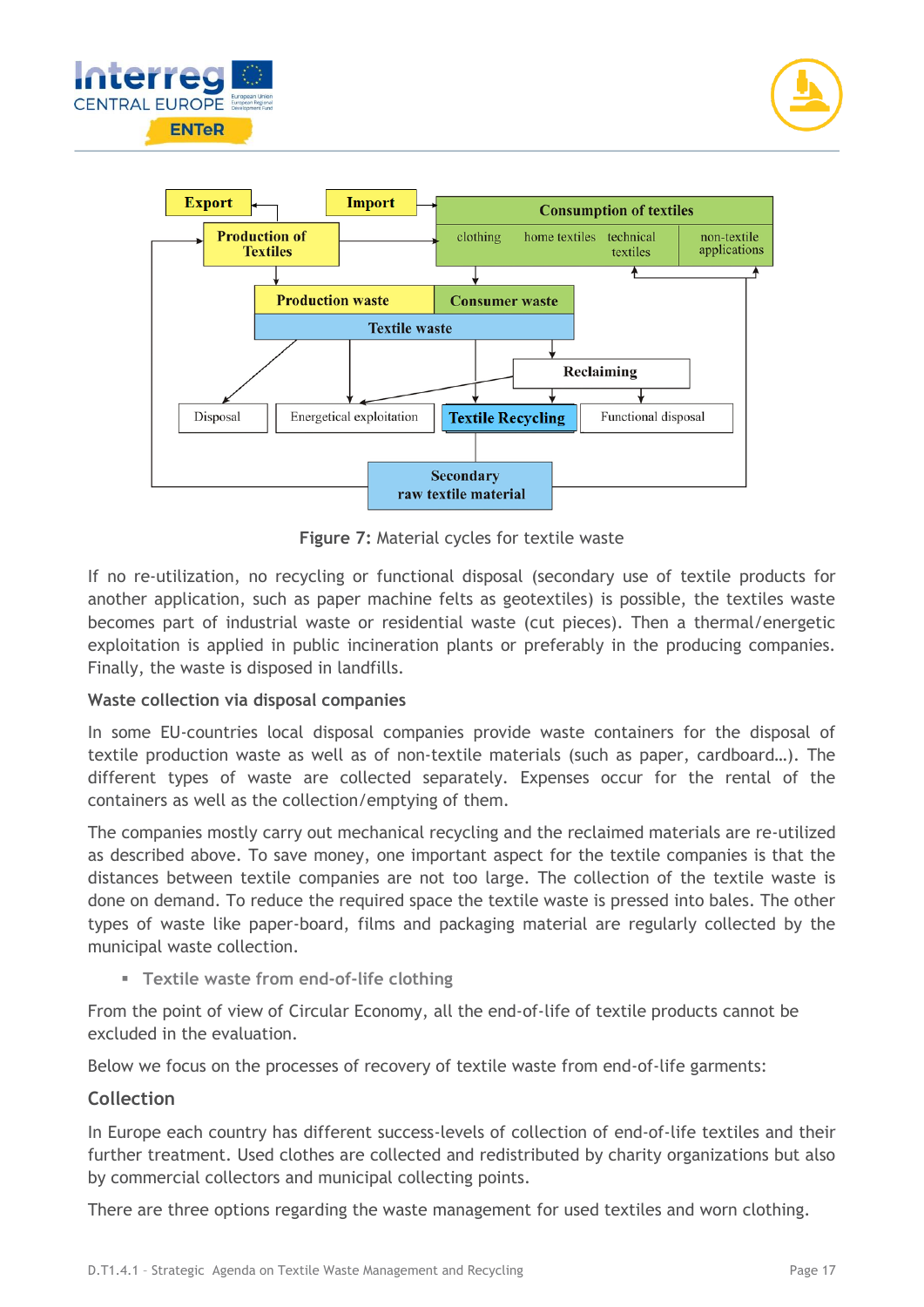



- 1. They become part of the residential waste and are collected in bins for residual waste. They are not sorted and mixed together with other residential waste. This makes it completely unusable for any further use. Finally, it is incinerated (energetical exploitation) or disposed in landfills.
- 2. Larger quantities are collected and handled centralized in recycling centres operated by municipalities/city administrations or county governments. This is free of charge for registered citizens; companies have to pay a certain fee business. A part of the used textiles is sold afterwards sold to sorting companies for further processing. The remaining part finally goes the same way as residential waste and is end-up in incineration plants or landfills.
- 3. Further collection of used textiles and worn clothing is organised by private companies or charity organisations such as Red Cross or Worker's Samaritan Organization. The collection of clothing is done via publicly accessible containers placed at spots easily accessible to many people, for instance near to shopping malls or streets which are highly frequented. The collected garments, textiles (home and household textiles, beddings) and shoes are sorted afterwards under quality criteria and distributed via clothing store (without money) or second-hand shops by selling to finance charitable and social projects. Furthermore, they are transported to third world countries and the part which is unusable will be again disposed.

#### **Sorting**

The sorting of the collected goods determines which recycling path a garment goes through. The more accurately the sorting is tailored to the customer's needs, the more goods can be used for high-quality recycling, ideally for reuse as second-hand goods. According to a survey in Germany, sorters sort on average in 154 different fractions, with the maximum of 400 varieties.

It can be assumed that the time-consuming sorting service will contribute greatly to the added value within the used textile recycling chain and to the steady improvement in the recycling rate.<sup>19</sup>The sorters have sorting capacities in Germany, other EU countries and non-EU states. Overall, 93% of textiles are sorted in the EU (thereof 66% in Germany).

The proportion attributable to sorting facilities outside of Europe is currently comparatively low at 7%. Sorting companies acquire almost 65% of the input material for their plants with their own collection systems. The rest is purchased and comes up to 90% from national collections.

#### **Treatment**

-

Clothing and household textiles are complex materials due to the variation in their composition, their quality at the point of disposal and the existence of alternative markets for textiles which have been recovered. Treatment options largely depend on whether the items have been segregated: if there has been no sorting and the items are mixed with non-textiles and are contaminated, there is the option to landfill or incinerate or to use classical mechanical recycling technologies. The traditional processing method for recycling of not wearable textiles

<sup>&</sup>lt;sup>19</sup> German Association BVSE and FTR, Study "Consumption, need and reuse of clothing and textiles in Germany", 2015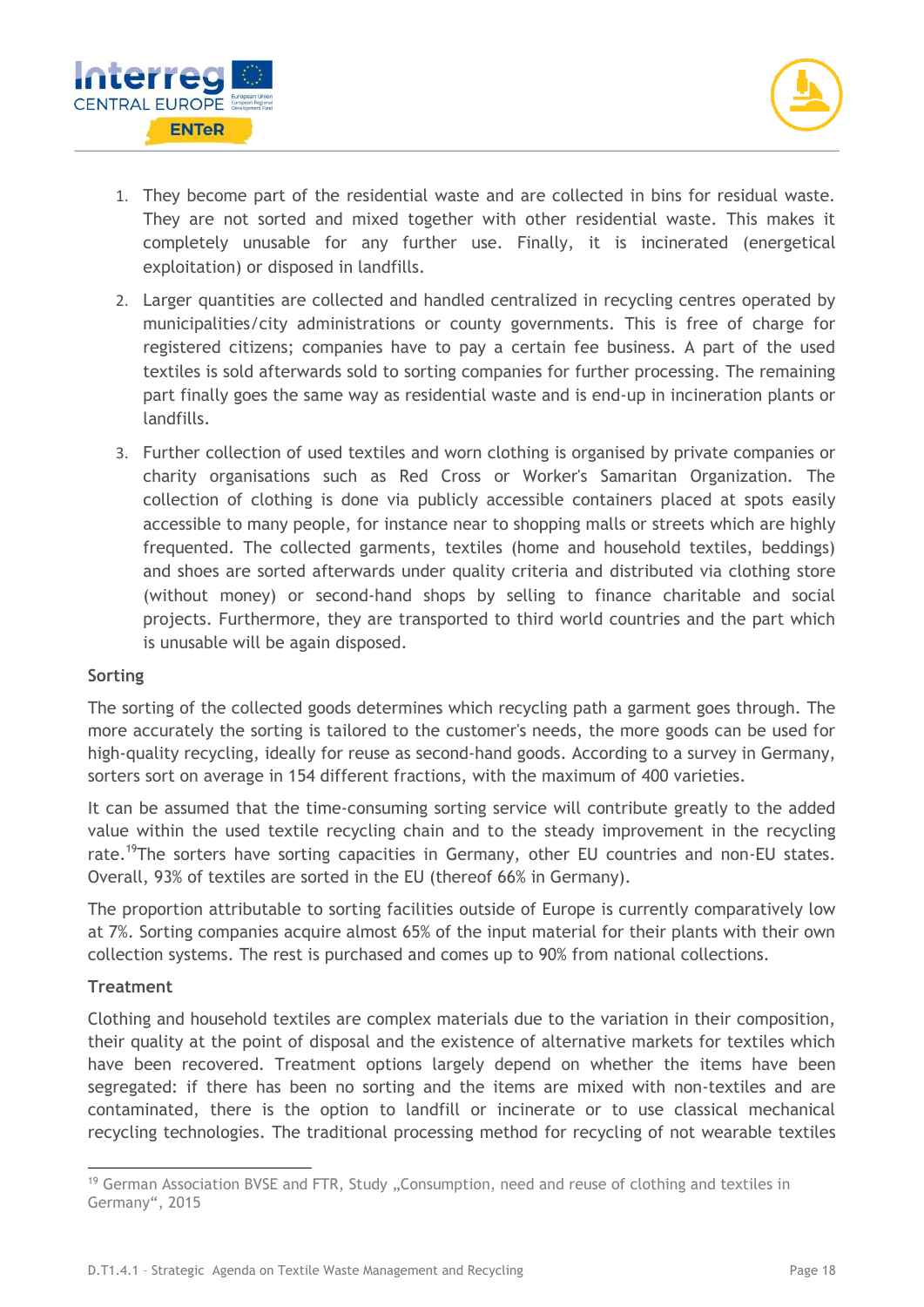



is the use of the tearing process to obtain reclaimed fibres. These reclaimed fibres are almost exclusively used in nonwoven products for insulation, upholstery and automotive textiles.



Figure 8: Flow diagram of end-of-life clo[t](#page-8-1)hes and household textiles from source to treatment<sup>6</sup>

Currently, for 'residual' textiles which are contaminated, damp, ripped or stained and are no longer wearable, disposal commonly consists of landfill or incineration (without energy recovery) as there are no other valorisation routes available.<sup>[6](#page-8-1)</sup> It is this type of waste for which research is being conducted to try to reduce or eliminate the disposal costs which are incurred and the environmental burden of landfill and incineration without energy recovery. It is important to find innovative solutions to valorise this waste to ensure that it does not add to the already significant environmental impact created by textiles.

#### **5.2.1. Critical Factors**

Several companies have problems in storing their textile production waste due to not sufficient storage space. Sometimes the disposal companies require textile waste bales which are assorted by colours. This causes even more problems concerning storage and also increases the time needed for waste col-lection. The companies prefer that disposal companies take high amounts of textile waste which has not to be assorted by colours.

Also the huge amount of old textiles from households disposed into the household waste is a critical factor.

Although there are the systems of separate container collection of old textiles provided by various charities, usually only the old textiles "fit for use" is collected here. The huge amount of other old textiles (which is already too destroyed or contaminated to be offered to charities) goes to the bins becoming a part of household waste and usually is incinerated/landfilled without any sorting.

It is necessary to improve the separate sorting of this waste stream to divert it for further recycling.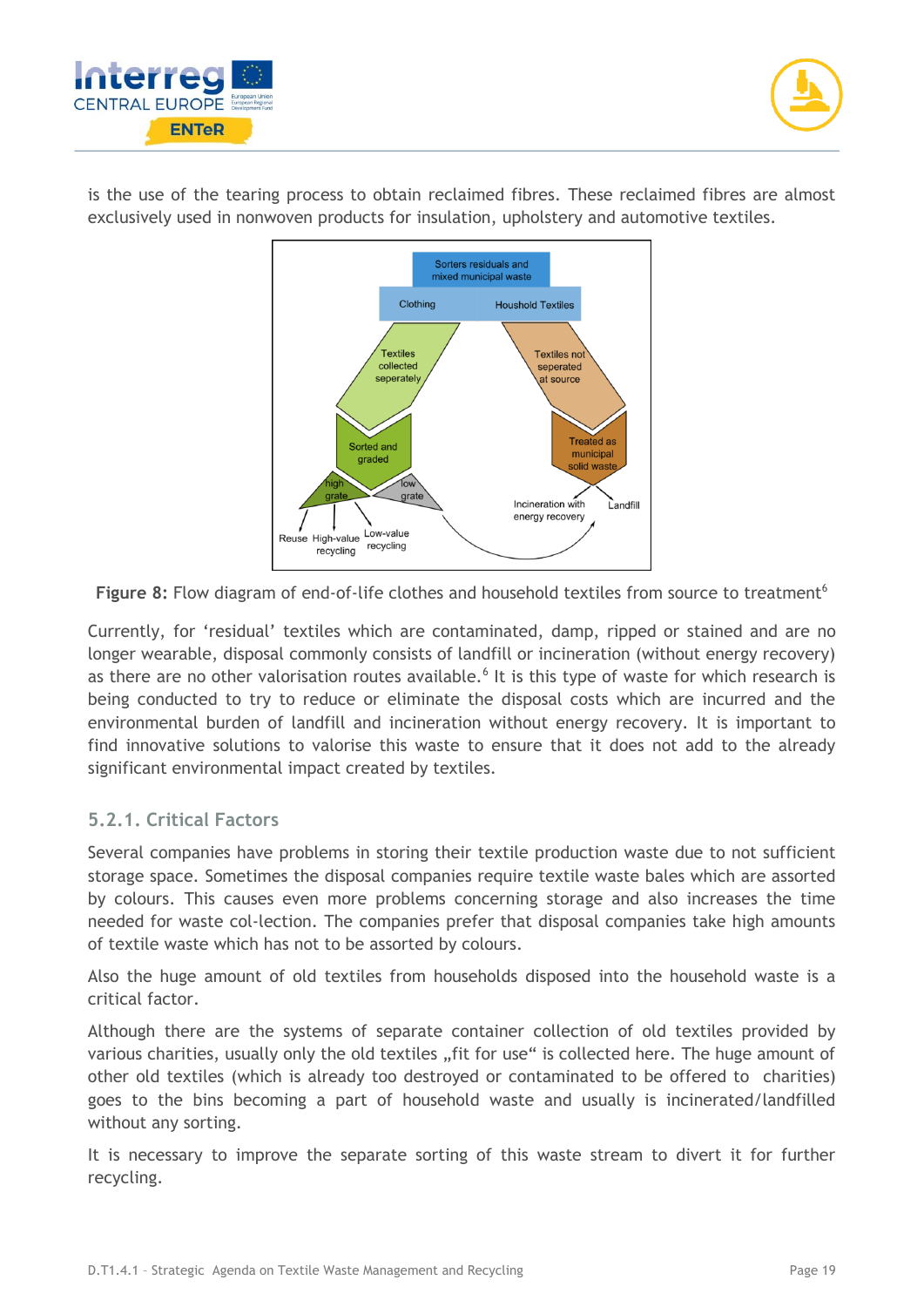



#### **5.2.2. Strategic objectives**

Because of factors, such as the complexity of waste flows, volatility of material prices, rapid changes in business environment, lack of information about the availability and properties of waste streams, it is often very challenging to assess economic viability and sustainability of recycling and reuse of waste materials. In order to optimise the processes the potential for integration of various waste streams should also be considered. Understanding of synergies between sectors and value chains enables development of industrial symbiosis concepts, providing a great opportunity for approaches that will allow multiple industries to benefit simultaneously from cascading the material flows.

One of the challenges in estimating economic viability and sustainability of recycling and reuse of various waste streams, as well as in identification of raw material potential of waste streams, is the poor availability of up-to-date basic data. In addition, supply and demand do not meet because of lack of communication between waste producers and potential users. This calls for better means for information collection, management and transfer.

With the ENTeR project it will be possible to identify innovative solutions for the realization of a real local District of circular economy (consortium) in which to involve subjects in various capacities, engaged in the valorisation of materials and in the production of re-products, including: operators waste, small recovery platforms and SMEs.

Key components that will develop the strategic plan:

- to develop specialized databases and platforms for exchanging information, materials and technologies;
- to study a model for waste recovery (e.g. Local consortium for recovery);

#### **5.3. Research trends and technologies**

During the last decade, the sector has undergone a strong diversification process due to a combination of technological changes, an increase of production costs, the appearance of important international competitors, and the elimination of import quotas after 2004. To maintain the competitiveness, investment in innovation, creativity, advanced technologies, market enlargement and internationalisation became necessary. Companies have improved their competitiveness by reducing the mass production of simple products, and concentrating instead on a wider variety of products with higher added value.

European producers are worldwide leading in markets for technical and industrial textiles and nonwovens (applied as industrial filters, hygienic products, products for the automotive and medical sectors, etc.), as well as for high-quality clothing with a high design content. The trend towards higher value-added products needs to be continued in order to enhance the competitiveness of the T&C sector.

Globalisation and technological progress has caused a rethinking process in clustering strategies for the textiles and clothing industries. Cooperation only at local or regional level has increasingly proved insufficient to ensure that the production chain remains at the quite close geographical area of the European market. Therefore, clustering of diversified activities is now also based on a wider geographical area beyond the European borders.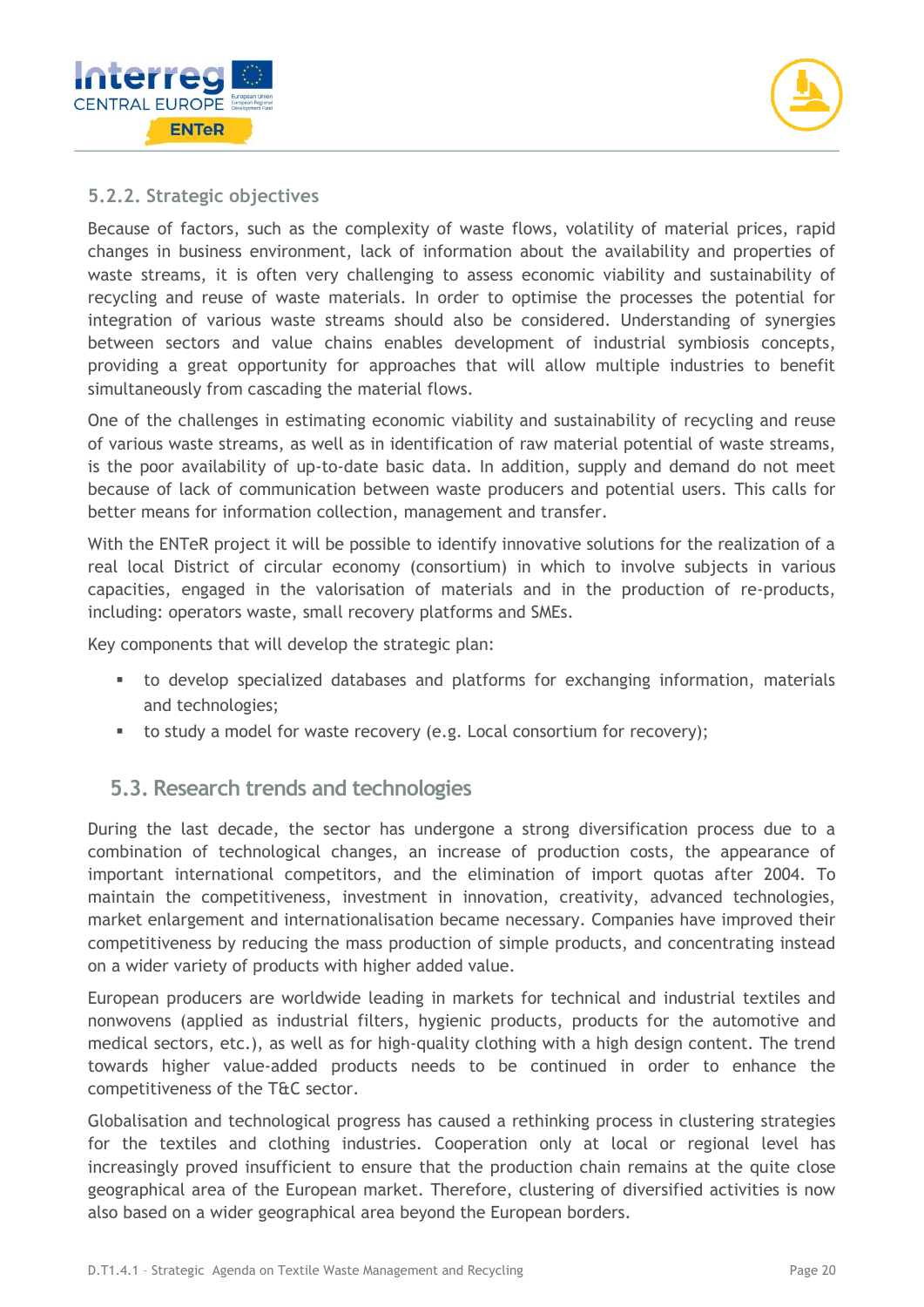



Following the ongoing progress and development in the European T&C sector towards the 4th Industrial Revolution but also with respect to social factors like the rise in world population, higher life expectancy, an increasing proportion of leisure due to novel technological developments and more focus on health protection and prevention, the following research priorities for the coming years have been identified $20$ .

The four innovation topics:

- **EXECUTE:** Smart, high-performance materials;
- Advanced digitised manufacturing, value chains and business models;
- Circular economy and resource efficiency
- High value added solutions for attractive growth markets.

Within these thematic topics the focus is mainly given to high-performance materials and textiles, smart and multifunctional textile surfaces, new manufacturing technologies, digitisation, virtual modelling, new business models, high-tech recycling and circular economy concepts, sustainability of production and products, smart and functional wear products for health, sport and personal production, lightweight applications, and energy-efficient buildings.

#### **5.3.1. Critical Factors**

Essential innovations are not yet implemented on a large scale, due to uncertainties in the required investments and long-term economic viability of circular business models and the absence of long term commitments with retail and waste processors.

More than half of the companies do not see any problem to do waste collection and recycling. Main reasons why the interviewed companies do not recycle their waste are: the lack of technological or technical recycling solutions (11%). For 22% of the companies, the efforts for collection and treatment (separation, storage, logistics) are too high and also 22% mention that recycling of waste is not of economic interest for them.

#### **5.3.2. Strategic objectives**

-

New technologies and business models that could anticipate European industry with a view to competitiveness:

- to investigate treatment technologies for textile waste (e.g. mono-fraction, homogeneous and valuable waste);
- to investigate ways of re-using of waste coming from technical textiles especially by the technical character of such textiles (e.g. heavy coated or laminated, composites with latex, paper etc.);
- to study removal of chemical substances from textile waste;

 $^{20}$  Towards a 4<sup>th</sup> Industrial Revolution of Textiles and Clothing - A Strategic Innovation and Research Agenda for the European Textile and Clothing Industry.- Textile ETP, October 2016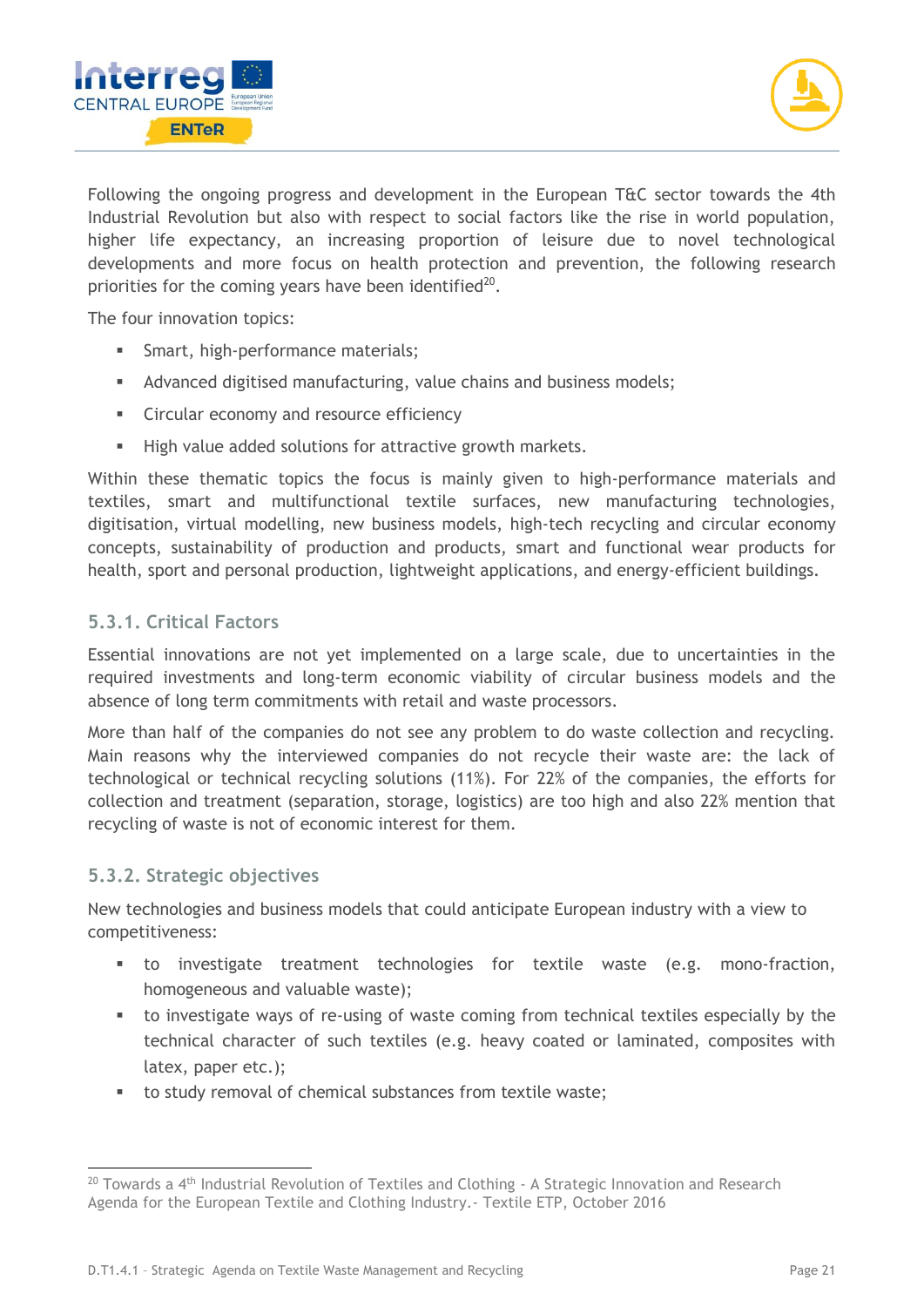



## **5.4. Communication**

We are in an era where the whole world is required, but in particular in Italy and Europe, radically different choices from those made in the past: far from the traditional production model, directed towards a new model of economy that respects the environment , oriented to a society that does not produce only waste but that knows how to create wealth and well-being with the reuse and regeneration of resources.

In order for this to happen, a profound change of mentality is required that involves institutions, businesses and individuals.

The Strategic Agenda promotes also a change of paradigm in waste management, which sees the industrial waste as a resource for sustainable economic growth. Therefore, attention is not limited to waste management, but it is shifted to the entire life cycle of goods, starting with the design phase.

In this context, change regulatory, production, organizational and distribution aspects, requires innovation and a new cultural approach with significant repercussions also on the consumer habits.

#### **5.4.1. Critical Factors**

The textile sector is by definition linked to the gratification of individual preferences, subject to the rapid change of trends (and consequently to the continuous replacement of goods) and is achieved through an extremely competitive industrial organization based on the most efficient economic exploitation of material resources.

In this context, the consumer is portrayed as a rational subject that makes his consumption choices in an efficient way: he tries to balance prices, personal gratification and the latest trends.

The direct consequence is the difficulty of products, which respect environmental standards, to establish themselves on the market as production is often more expensive and consequently the products will have to be sold at a higher price. This vision condemns eco-products to remain within a very narrow niche, reserved for the minority of consumers who perceive ecocompatibility or sustainability as positive elements within their utility function.

Therefore, the process of incentivising environmentally sustainable purchases sees on the one hand the institutions, with the task of educating and informing about sustainability issues, and on the other the companies that will have to generate an offer of quality products with low environmental impact.

Becoming sustainable will become more and more a necessity. For this reason, it is essential that a greater number of consumers and companies turn to a demand and offer of eco-compatible products.

#### **5.4.2. Strategic objectives**

Contributing to the development of future innovation skills capacity and culture.

Key components that will develop the strategic plan: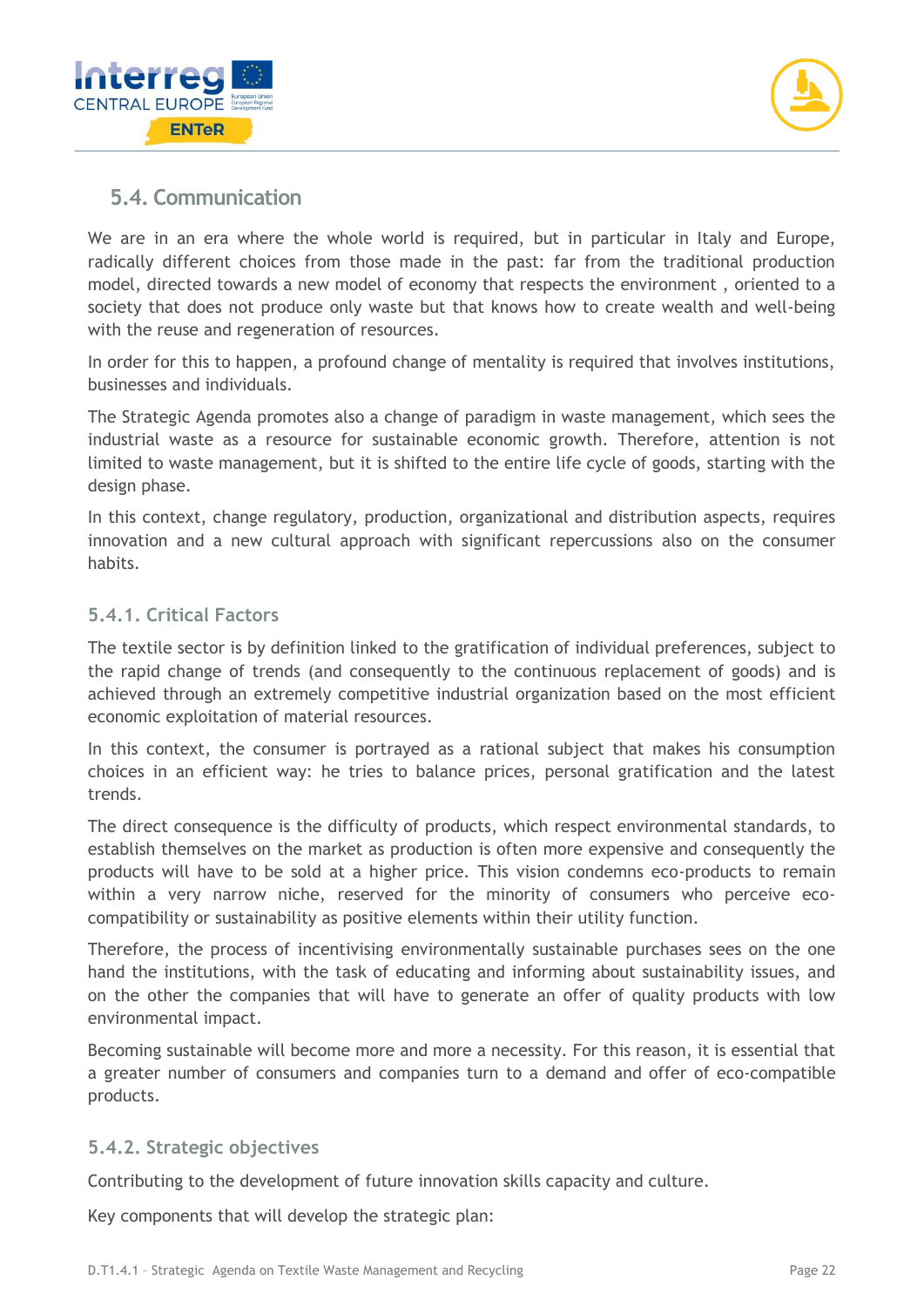



- to sensitize market demand and consumers for recycled products or made by recycled materials;
- to increase environmental awareness through educational campaigns;

## **5.5. Education**

The aim is to bring out the training needs and the research world, identifying the conditions that favour the implementation of circular models with particular reference to industrial symbiosis.

It is necessary to focus mainly on the future generations of engineers, technicians and experts. The main impact will be to train professional figures connected to the circular economy. A side benefit, which is equally important, will be the communication of a culture of sustainability from the academic community to new professional figures.

The university world is asked to train experts in research and design in the textile sector able to design and manage technological development projects with innovative applications in the circular economy.

Collaboration with educational institutions will be required to ensure a new generation of workers and managers are prepared for successful careers in advanced EU-based textile production.

#### **5.5.1. Critical Factors**

The loss of skills because of an ageing workforce and the difficulty to find enough young professionals qualified in the new textile technologies is perceived as a major obstacle to the future development of EU textiles and clothing manufacturing.

#### **5.5.2. Strategic objectives**

Creating the right skills, knowledge, standards and mechanisms, to overcome traditional barriers between sectors and stimulate cross-sectorial, as well as value chain, collaboration to implement the ENTeR project and reach its targets.

Key components that will develop the strategic plan:

- **■** to train professional figures to tackle problems and challenges coming from Circular Economy (e.g. waste recycling, up-cycling, industrial symbiosis).
- support translation and adaptation of technical courses to make them more broadly accessible and support sending employees from textiles companies away for extended periods of time to undergo extra training.
- support more vocational education programmes for textiles, at national or regional level;
- facilitate links between universities, trade schools and firms.
- to facilitate the transfer of know-how from the old generation to young textile workers.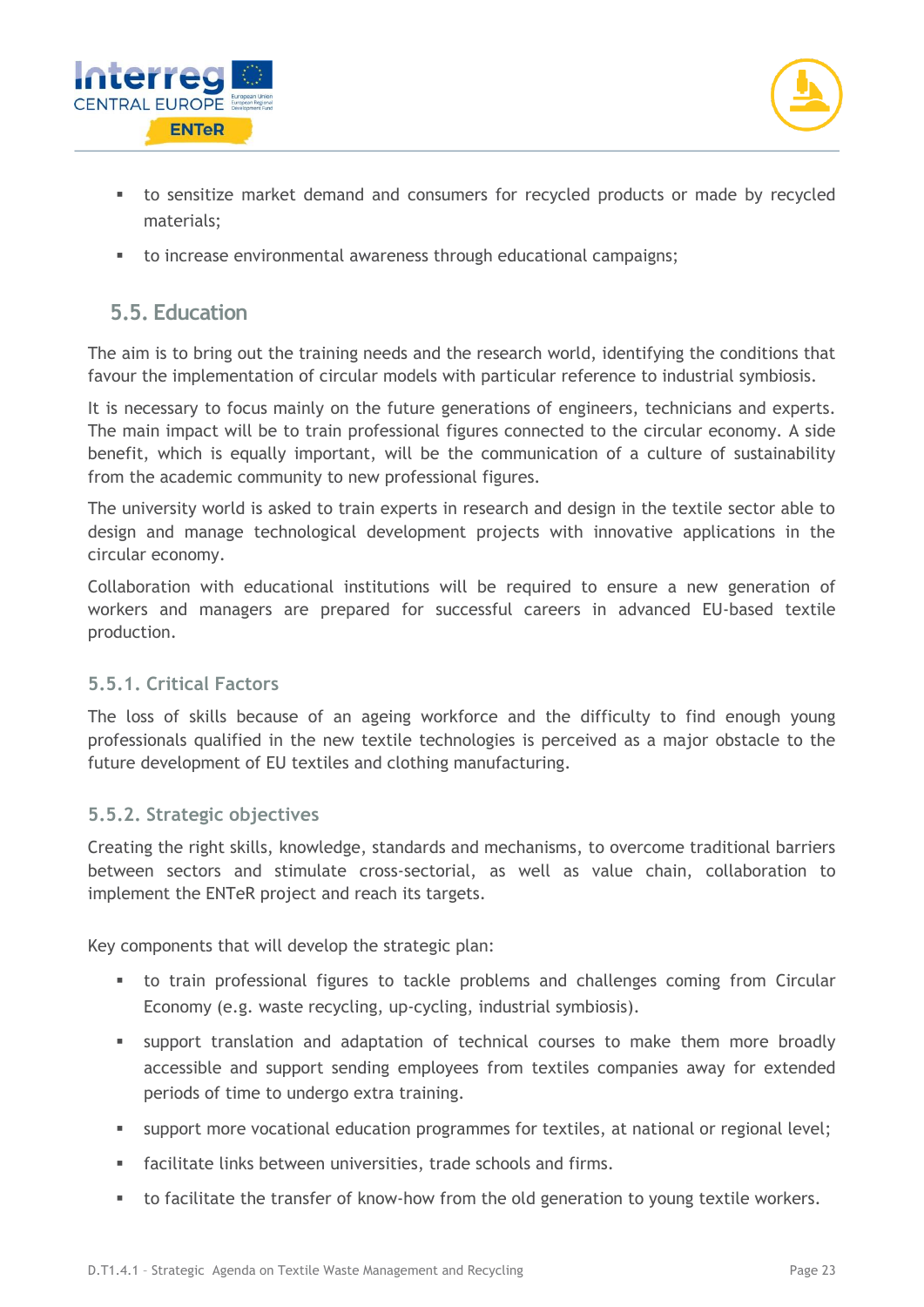



#### **Final consideration** 6.

The strategy agenda and the declination of the activity in the Action Plan will tend to operate the textile sector according to a globalised and efficient circular economic model that maximises the use of local resources, exploits advanced manufacturing techniques and engages in cross-sectorial collaborations.

Therefore, the individual lines of action declined in the five areas will improve the purpose of:

- Addressing the problem of managing, storing and transporting the textile waste to maintain the benefit of waste management
- Financial and administrative relief for managing textile waste would encourage the technical development in terms of textile waste treatments and the willingness to be active in the field of textile waste management and recycling
- **Establishing well performing collection schemes and partnerships for producers of** textiles (clothing, household and especially technical textiles) with focus on production waste
- Establish interregional expert networks and platforms for connecting stakeholders around Central Europe and build up a match making system for textile waste. To this respect one of the output of ENTeR is the textile waste database contained in the online platform developed in project Life M3P
- **EXECOOPERATION DETA COOPERATION COOPERATION** COOPERATION **FIGHT** necessity for mandatory investments in sustainable textile waste management and technologies, especially SMEs need financial support from the regions
- Building up a knowledge pool for resource efficiency and eco design to encourage industrial stakeholders to implement such strategies in their production processes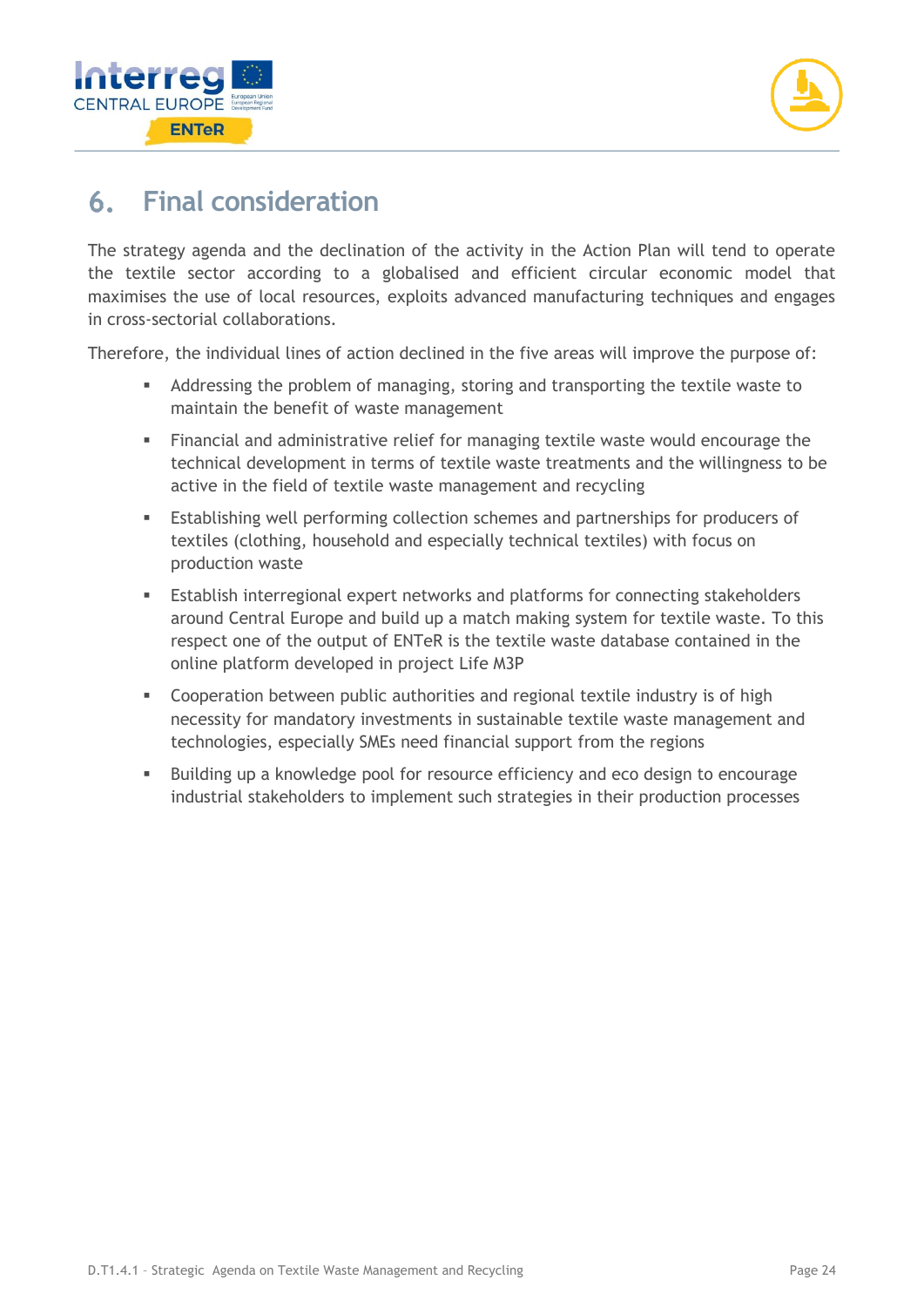



#### $\mathbf{7}_{\sim}$ **Glossary**

#### **Strategic Agenda**

A strategy should be jointly defined on the basis of problems which are relevant for the participating regions. It should provide a common vision and set objectives and priorities in a mid- to long-term perspective. The formulation of a transnational and/or regional strategy should be carried out with involvement of relevant stakeholders (targeting the policy level) and aim at its subsequent implementation. Out of the findings coming from the Strategic Agenda the Action Plan has to be derived.

#### **Action Plan**

An Action Plan is a sequence of steps that must be taken, or activities that must be performed well, for a strategy to succeed. An action plan must foresee: what will be done and by whom (tasks); when will it be done (time horizon); what specific funds are available for specific activities (resource allocation). An action plan should break down the strategy goals and objectives into specific tasks.

#### **Circular Economy**

Looking beyond the current "take, make and dispose" extractive industrial model, the circular economy is restorative and regenerative by design. Relying on system-wide innovation, it aims to redefine products and services to design waste out, while minimising negative impacts. Underpinned by a transition to renewable energy sources, the circular model builds economic, natural and social capital. [Ellen MacArthur Foundation]

#### **Memorandum of Understanding – MoU**

A memorandum of understanding (MoU) is a type of agreement between two (bilateral) or more (multilateral) parties. It expresses a convergence of will between the parties, indicating an intended common line of action. It is often used either in cases where parties do not imply a legal commitment or in situations where the parties cannot create a legally enforceable agreement. It is a more formal alternative to a gentlemen's agreement.

The MoU declares the Partners' interest to collaborate and common fields of interest to be explored.

#### **Interregional Advisory Board – IAB**

It is an organism of consultation and support to the project. It's constituted by people named by the partners of the project, that are able to give feedbacks on problems encountered and strategies to address them for experience, competences and influence.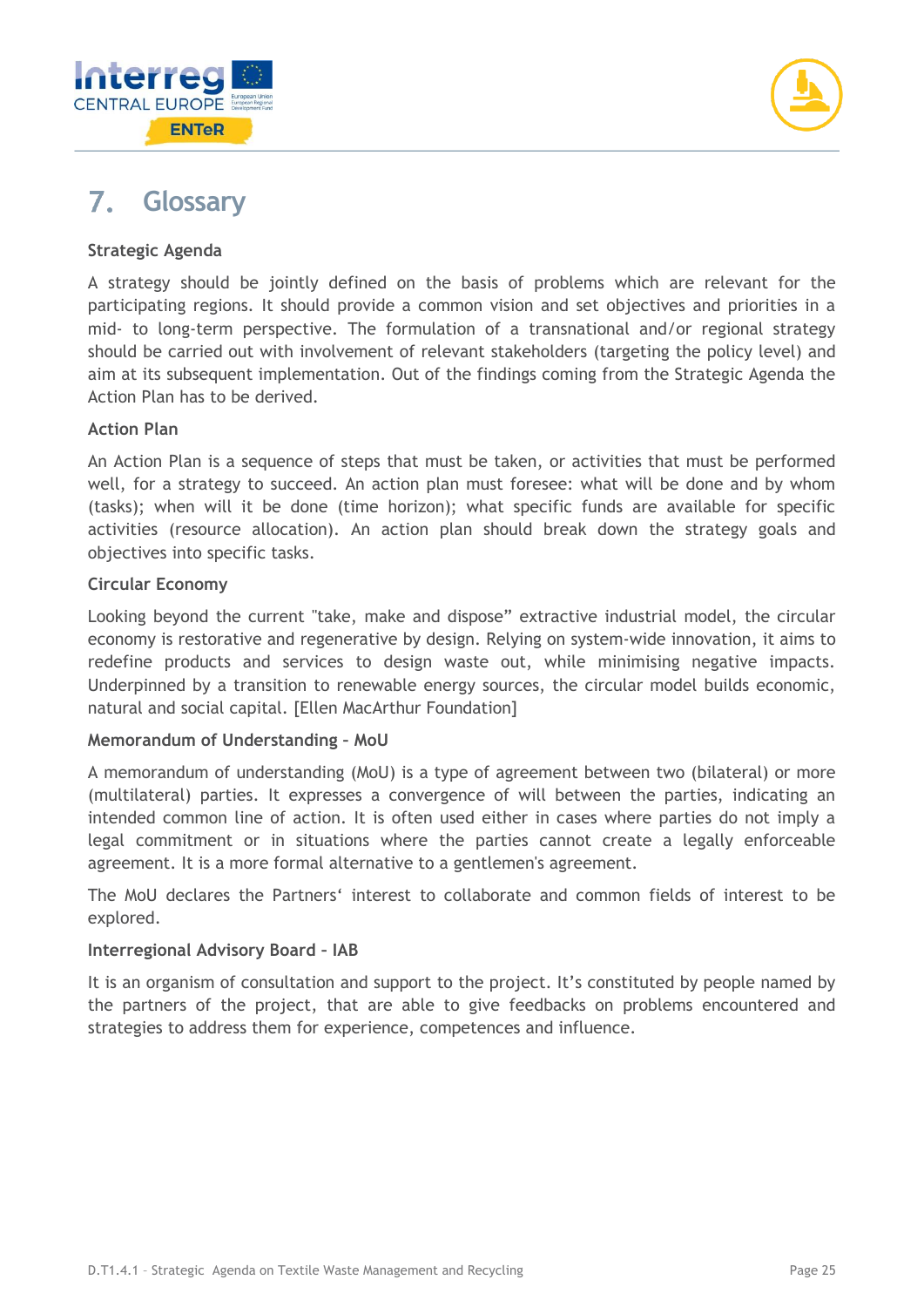

#### 8. **Bibliography**

- [1] EURATEX Annual report 2016;
- [2] EURATEX: European Textiles and Fashion: Facts & Figures, 2016;
- [3] EURATEX "Prospering in the Circular Economy", Policy Brief, 2017;
- [4] Ellen MacArthur Foundation "A new Textiles Economy: Redesigning Fashion's Future", 2017;
- [5] J. Conca Making climate change fashionable The garment industry takes on global warming, 2016;
- [6] Nia C Bell, Peter Lee, Kate Riley, Steve Slater "Tackling Problematic Textile Waste Streams", Oakdene Hollins Ltd, Aylesbury, UK, 2017;
- [7] Circular Fibres Initiative analysis based on Euromonitor International Apparel & Footwear 2016 Edition (volume sales trends 2005–2015);
- [8] Morgan, L.R. and Birtwistle, G. An investigation of young fashion consumers' disposal habits (2009);
- [9] Towards a 4th Industrial Revolution of Textiles and Clothing A Strategic Innovation and Research Agenda for the European Textile and Clothing Industry.- Textile ETP, October 2016;
- [10] M. Ricchetti, M. L. Frisa Il bello e il buono. Le ragioni della moda sostenibile;
- [11] Sustainable Process Industry through Resource and Energy Efficiency SPIRE Roadmap;
- [12] Euromonitor International Apparel & Footwear 2016 Edition (volume sales trends 2005 2015);
- [13] Life Project ECAP "Mapping clothing impacts in Europe: the environmental cost", 2017;
- [14] Friends of the Earth Europe "Less is more, Resource efficiency through waste collection, recycling and reuse of aluminium, cotton and lithium in Europe", 2013;
- [15] Oakdene Hollins Report "Textile Recycling Market Analysis", 2016;
- [16] Wicker, A., Fast fashion is creating an environmental crisis, Newsweek, 2016.